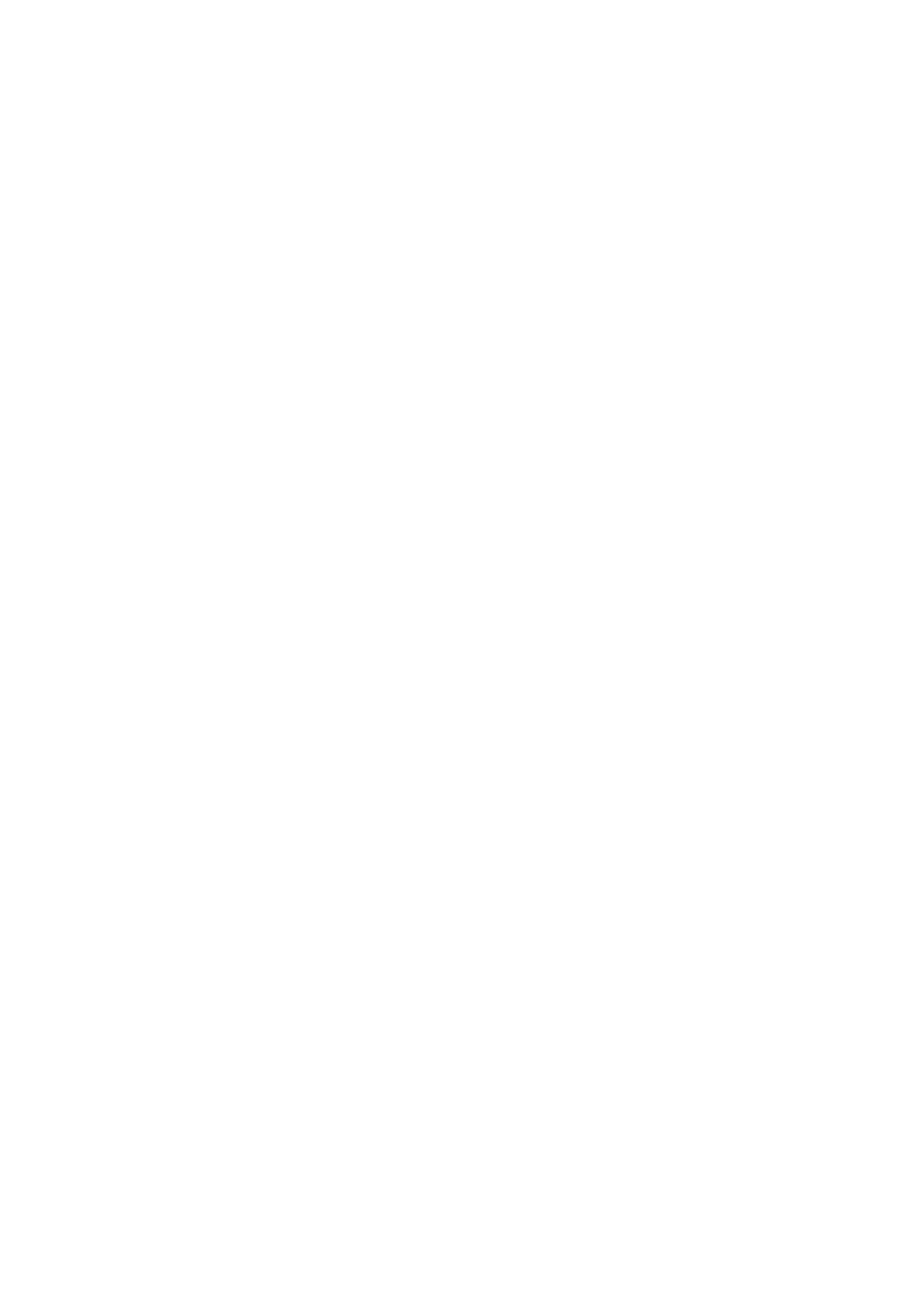

Ellan Vannin

# **SOCIAL SERVICES ACT 2011**

# **Index**

|    | <b>Section</b><br>Page                                                |    |
|----|-----------------------------------------------------------------------|----|
|    | <b>PART 1 - GENERAL</b>                                               | 5  |
| 1  |                                                                       |    |
| 2  | Arrangements for provision of social care services and carer support  |    |
| 3  | Arrangements with UK bodies for provision of advice and assistance6   |    |
| 4  |                                                                       |    |
| 5  |                                                                       |    |
| 6  |                                                                       |    |
|    | <b>PART 2 - SOCIAL CARE SERVICES</b>                                  | 7  |
| 7  |                                                                       |    |
| 8  |                                                                       |    |
| 9  |                                                                       |    |
| 10 |                                                                       |    |
|    | <b>PART 3 - CARER SUPPORT</b>                                         | 10 |
| 11 |                                                                       |    |
| 12 |                                                                       |    |
| 13 |                                                                       |    |
| 14 |                                                                       |    |
|    | <b>PART 4 - FINANCIAL PROVISIONS</b>                                  | 12 |
| 15 | Charges for the provision of social care services or carer support    |    |
| 16 |                                                                       |    |
| 17 |                                                                       |    |
| 18 |                                                                       |    |
| 19 |                                                                       |    |
| 20 | Funding by resident etc of more expensive accommodation15             |    |
| 21 | Deferred payment of care accommodation costs and power to charge land |    |
|    |                                                                       |    |
| 22 |                                                                       |    |



[Gifts and trusts..............................................................................................................17](#page-16-0)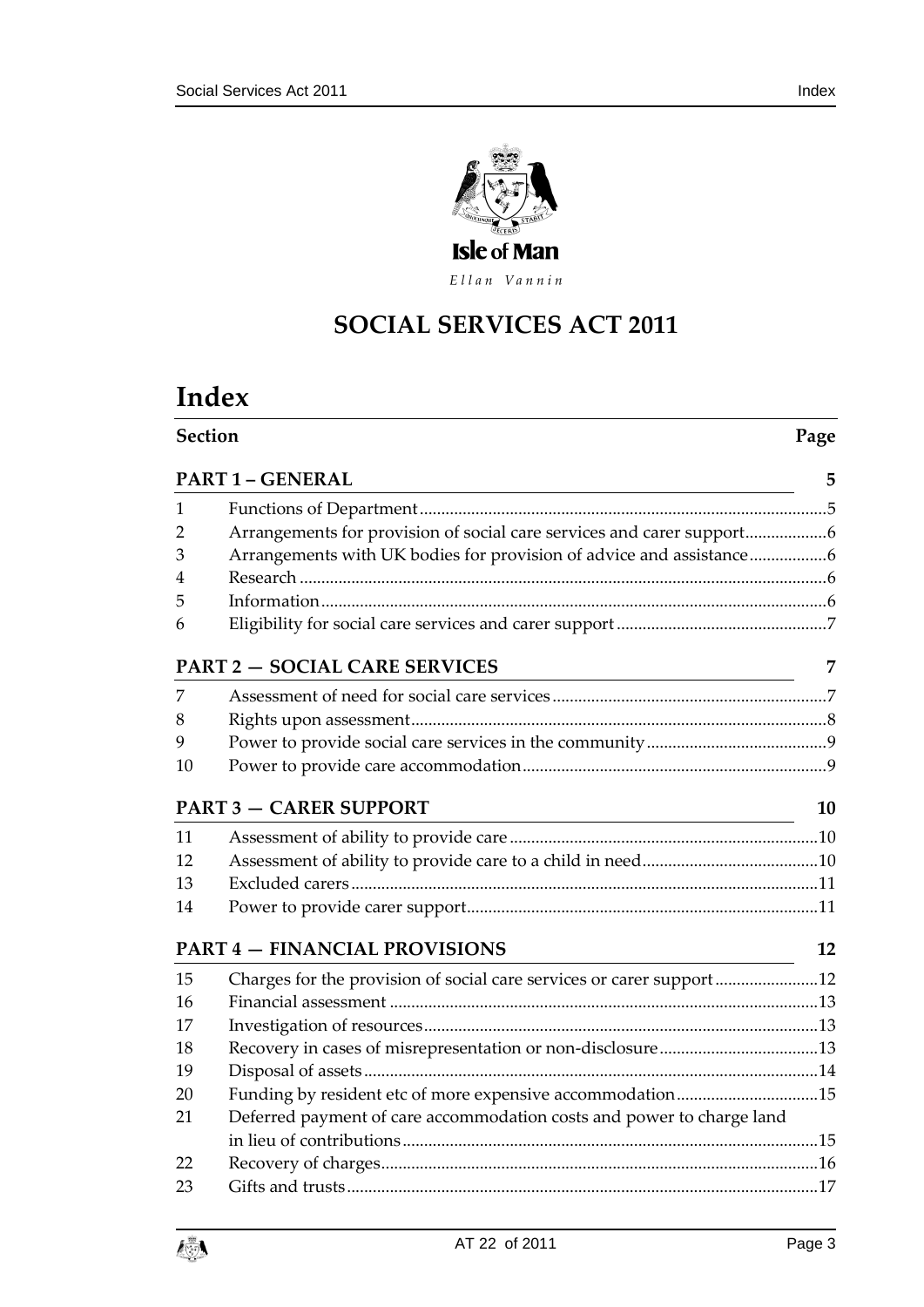|     | <b>PART 5 - MISCELLANEOUS PROVISIONS</b>                                     | 17 |
|-----|------------------------------------------------------------------------------|----|
| 24  |                                                                              |    |
| 25  | False representations for obtaining social care services or carer support 18 |    |
| 26  | Complaints in respect of social care services and carer support 19           |    |
| 26A |                                                                              |    |
| 27  | Temporary protection of property for persons admitted to hospital or care    |    |
|     |                                                                              |    |
| 28  |                                                                              |    |
| 29  |                                                                              |    |
| 30  |                                                                              |    |
| 31  | Savings, transitional provisions, minor amendments and repeals  24           |    |
| 32  |                                                                              |    |
|     | <b>SCHEDULE 1</b>                                                            | 25 |
|     | TRUSTS AND VOLUNTARY ORGANISATIONS                                           | 25 |
|     |                                                                              |    |
|     | <b>PART 1 - TRUSTS FOR PURPOSES RELATED TO SOCIAL CARE ETC</b>               |    |
|     | <b>AND SERVICES</b>                                                          | 25 |
|     | <b>PART 2 - VOLUNTARY ORGANISATIONS AND TRUSTS FOR</b>                       |    |
|     | PROVIDING ANCILLARY SERVICES                                                 |    |
|     |                                                                              | 27 |
|     | <b>SCHEDULE 2</b>                                                            | 29 |
|     | <b>SAVINGS AND TRANSITIONAL PROVISIONS</b>                                   | 29 |
|     | <b>SCHEDULE 3</b>                                                            | 31 |
|     | <b>AMENDMENT OF ENACTMENTS</b>                                               | 31 |
|     | <b>SCHEDULE 4</b>                                                            | 33 |
|     | <b>ENACTMENTS REPEALED</b>                                                   | 33 |
|     | <b>ENDNOTES</b>                                                              | 36 |
|     | <b>TABLE OF ENDNOTE REFERENCES</b>                                           | 36 |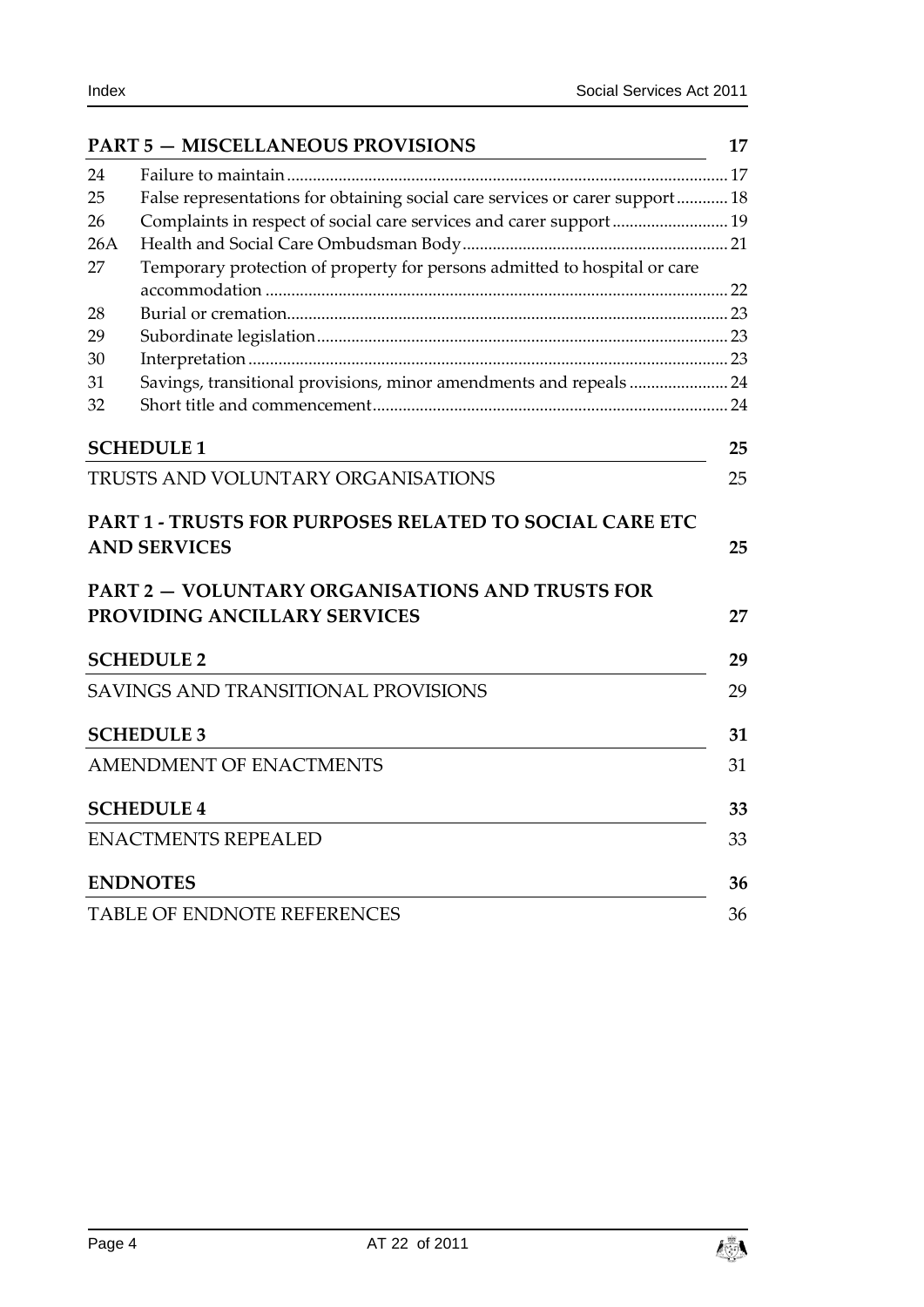

Ellan Vannin

# **SOCIAL SERVICES ACT 2011**

*Signed in Tynwald: 12 July 2011 Received Royal Assent: 12 December 2011 Announced to Tynwald: 13 December 2011*

**AN ACT** to make further provision for social care services and provision for carer support; and for connected purposes.

<span id="page-4-0"></span>**BE IT ENACTED** by the Queen's Most Excellent Majesty, by and with the advice and consent of the Council and Keys in Tynwald assembled, and by the authority of the same, as follows:—

# **PART 1 – GENERAL**

### <span id="page-4-1"></span>**1 Functions of Department**

- (1) The Department of Health and Social Care shall continue to have the functions in relation to social care services and carer support provided for by this Act.**<sup>1</sup>**
- (2) In furtherance of these functions the Department shall
	- (a) develop policies and procedures to safeguard and promote the welfare of persons who need such services or support and to protect the welfare of persons who need such services; and
	- (b) implement those policies and procedures or secure their implementation by such other bodies or agencies as the Department considers appropriate.
- (3) These functions are additional to the functions of the Department under the *Mental Health Act 1998* and the *Children and Young Persons Act 2001*.
- (4) In exercising its functions under this Act the Department shall have regard to the level of funding available to it for the purposes of carrying out those functions.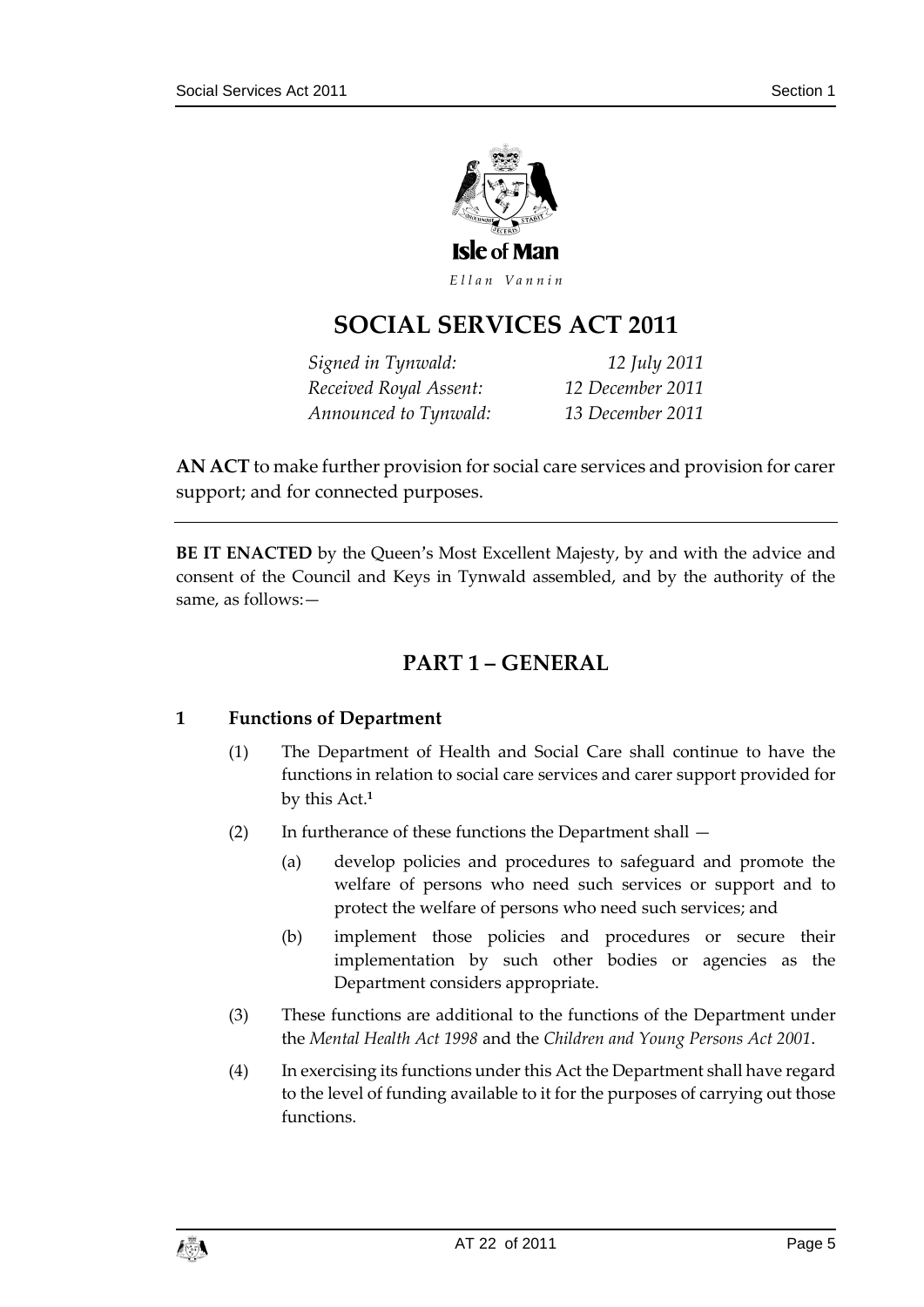# <span id="page-5-0"></span>**2 Arrangements for provision of social care services and carer support** 2001/14/31

- (1) Arrangements by the Department for the provision of social care services and carer support under this Act may involve all or any of the following —
	- (a) the provision of social care services and carer support by the Department itself;
	- (b) the appointment of persons for service with the Department;
	- (c) the employment or engagement of other persons to provide social care services or carer support;
	- (d) arrangements with other persons for the provision by them of social care services or carer support.
- (2) Arrangements under subsection (l)(d) may include contributions to voluntary organisations.
- (3) The Department shall not appoint, engage or employ any person to provide social care services or carer support unless it is satisfied that the person is suitably qualified and a fit and proper person to provide such services or support.

### <span id="page-5-1"></span>**3 Arrangements with UK bodies for provision of advice and assistance**

- (1) The Department may make arrangements with any body in the United Kingdom having the general function of encouraging improvement in the provision of social services by local authorities for the body to give the Department advice and assistance with respect to the provision of services or support to persons that is provided under this or any other enactment.
- (2) The terms and conditions of arrangements under this section may include provision with respect to the making of payments to the body in respect of its costs in performing or providing any functions, services or facilities under the arrangements.

### <span id="page-5-2"></span>**4 Research**

The Department may undertake research, or assist any person to undertake research, into any matters relating to social care services and carer support.

### <span id="page-5-3"></span>**5 Information**

1981/36/1

- (1) The Department shall, for the purposes of the discharge of its functions under this Act —
	- (a) gather information concerning persons in the Island who are in need of social care services or carer support;
	- (b) compile and maintain registers of persons in need of social care services or carer support in such form it considers appropriate;

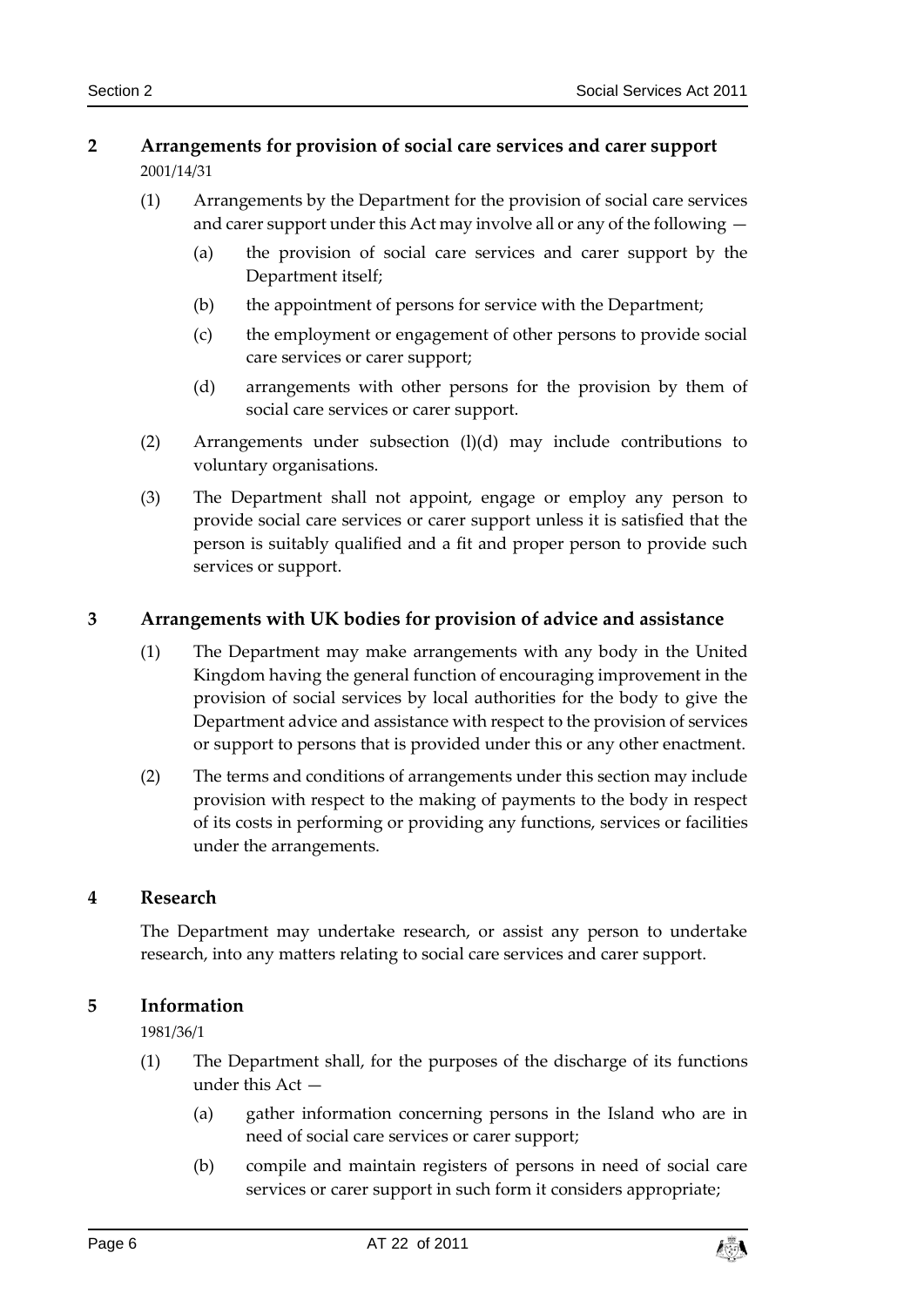- (c) publish at such times and in such manner as it considers appropriate, general information about —
	- (i) the criteria for eligibility for social care services and carer support under section 6 and in respect of any assessment under Part 2 or Part 3;
	- (ii) access to social care services and carer support; and
	- (iii) the social care services and carer support provided or secured by the Department under this Act.
- (2) The Department shall ensure wherever possible that any person who uses any social care services or carer support is informed —
	- (a) about that service or support;
	- (b) of any other social care services and carer support that may be provided by the Department; and
	- (c) of any similar services which may be provided by any other persons.

# <span id="page-6-0"></span>**6 Eligibility for social care services and carer support**

- (1) A person is eligible to receive social care services or carer support if the person —
	- (a) was born in the Island;
	- (b) has been ordinarily resident in the Island throughout the 5 years immediately preceding his or her application for such services or support; or
	- (c) demonstrates his or her ability to pay the Department the full cost of any charges for those services prescribed under section 15(1),

and satisfies such further conditions as may be prescribed by regulations.

(2) However, in any case where the Department considers that a person is in grave need of social care services or carer support and has no reasonable means of obtaining them other than from the Department, the Department may treat the person as eligible for such services.

# **PART 2 — SOCIAL CARE SERVICES**

# <span id="page-6-2"></span><span id="page-6-1"></span>**7 Assessment of need for social care services**

P1990/19/47

(1) If it appears to the Department that the eligible person may be in need of social care services, the Department shall carry out an assessment of those needs in such manner as it considers appropriate and decide accordingly whether that person is in such need.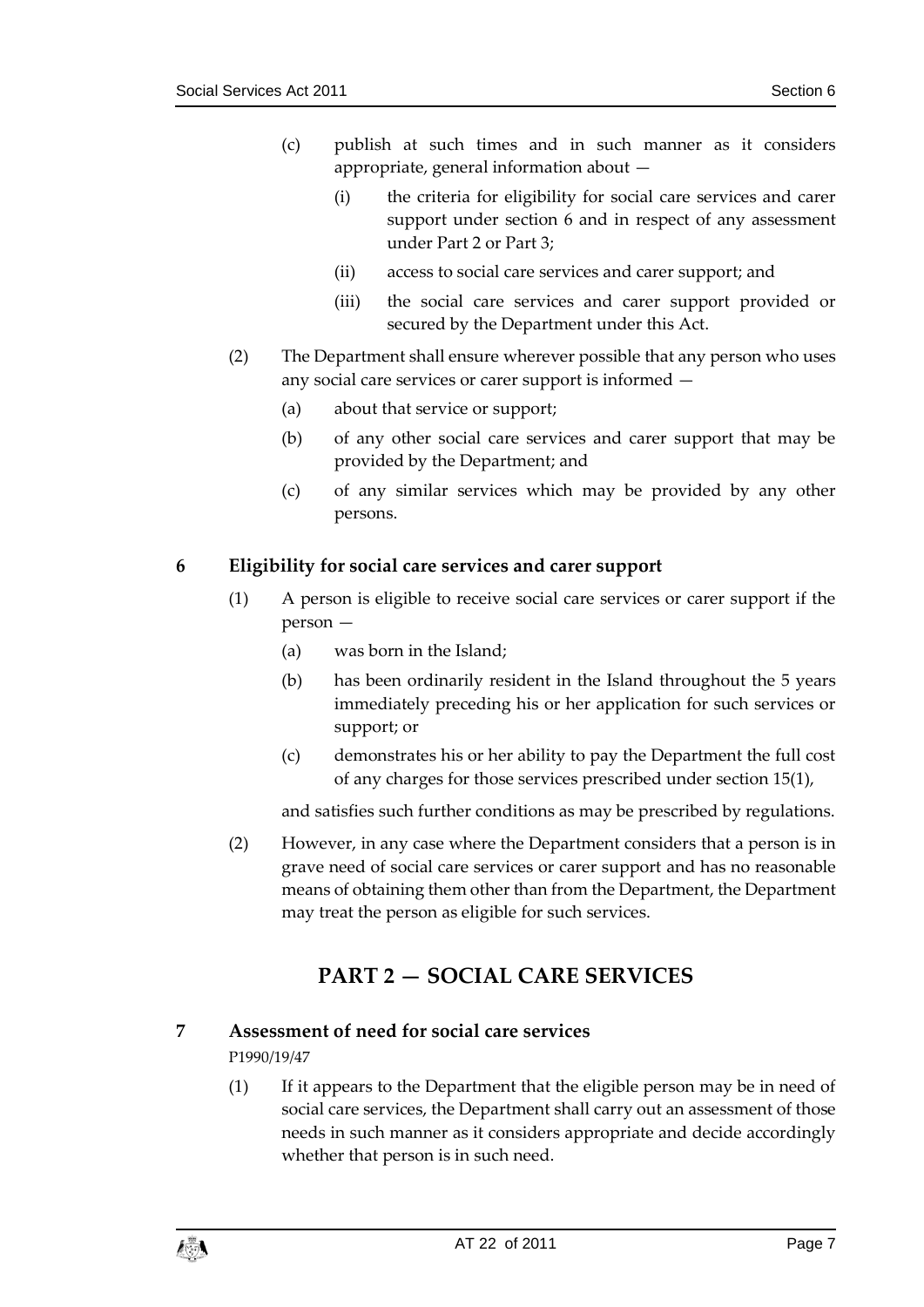- (2) As part of its assessment under subsection (1) the Department shall, with a view to knowing the level of care that any carer of the eligible person is capable of providing —
	- (a) consult that carer; and
	- (b) if the carer consents, carry out an assessment under section 11.
- (3) If at any time during the assessment under subsection (l), it appears to the Department that there may be a need for the provision of any other services that fall within the functions of any other Department or Statutory Board, the Department shall—
	- (a) notify that Department or Statutory Board and invite it to assist, to such extent as is reasonable in the circumstances, in the making of the assessment; and
	- (b) in making its decision under subsection (1) take into account any services which are likely to be made available by that Department or Statutory Board.
- (4) But the Department may temporarily provide or secure the provision of social care services for any eligible person without carrying out an assessment in accordance with this section, if it considers that the condition of that person is such that those services are required as a matter of urgency, in which case it shall carry out the assessment as soon as practicable.

### <span id="page-7-0"></span>**8 Rights upon assessment**

1992/8/2

- (1) Following an assessment under section 7 the Department shall supply the assessed person or his or her representative with a written statement —
	- (a) specifying any needs of the assessed person which, in the opinion of the Department, call for it to provide or secure the provision of social care services and (in the case of each such need) the arrangements that it proposes to make to meet that need; or
	- (b) stating that in its opinion the assessed person has no needs calling for the making of any such arrangements.
- (2) The Department shall
	- (a) give reasons for its decision; and
	- (b) give particulars of the right of the assessed person or his or her representative under subsection (3) to make representations with respect to the decision.
- (3) If the assessed person or his or her representative is dissatisfied with any matter included in a statement under subsection (1), that person may, within such reasonable period as the Department may allow, make representations as to that matter to a person appointed by the Department for the purpose.

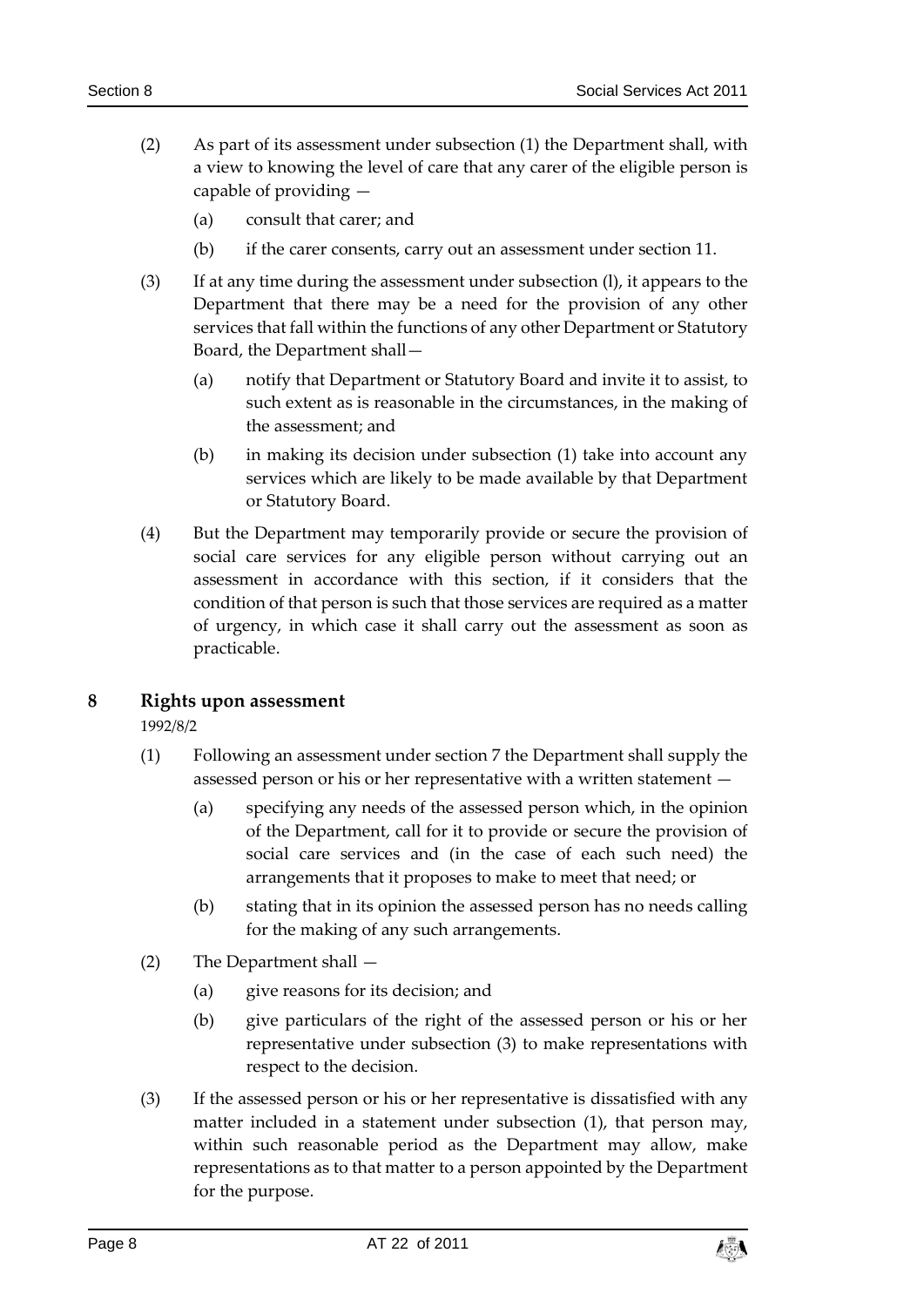- (4) Where any such representations have been made under subsection (3), the Department shall —
	- (a) consider (or reconsider, as the case may be) any need identified in the representation; and
	- (b) inform the assessed person or his or her representative in writing of its decision on that question and the reasons for its decision.
- (5) References in this section to the representative of an assessed person are to any of the following —
	- (a) if the assessed person is a child in need under Part 3 of the *Children and Young Persons Act 2001*, any person with parental responsibility for the child (within the meaning of that Act);
	- (b) if the assessed person is suffering from mental disorder, any person exercising the functions of guardian or nearest relative in relation to that person under the *Mental Health Act 1998*;
	- (c) where paragraphs (a) and (b) do not apply, an individual appointed in writing by the assessed person for the purpose;
	- (d) where paragraphs (a) and (b) do not apply and no person is for the time being appointed under paragraph (c) a person appointed by the Department for the purpose.

# <span id="page-8-0"></span>**9 Power to provide social care services in the community**

- (1) The Department may meet the assessed needs of eligible persons by providing or securing the provision of social care services in the community.
- (2) The Department may
	- (a) provide or secure work experience or training to those people whose assessed needs would benefit from suitable work experience or training; and
	- (b) pay the persons who are engaged in work experience or training as a result of those arrangements.**<sup>2</sup>**

### <span id="page-8-1"></span>**10 Power to provide care accommodation**

- (1) The Department may provide or secure the provision of accommodation in nursing homes and residential homes, both within the Island and in any other part of the British Islands or the Republic of Ireland, in order to meet the assessed needs of eligible persons.
- (2) Terms and conditions of arrangements under subsection (1) in respect of care accommodation outside the Island may include making payments in respect of that accommodation.

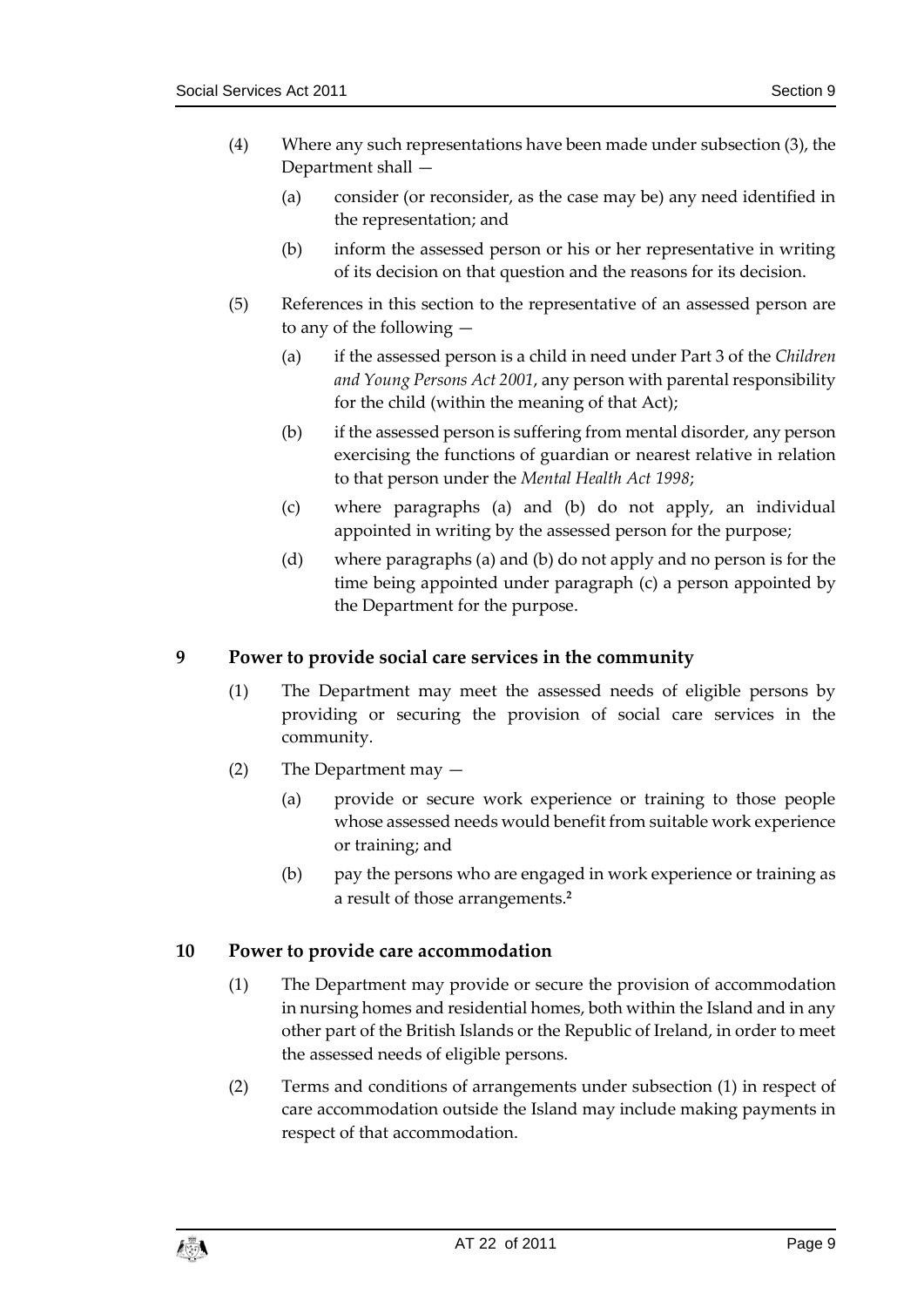- (3) If, in the opinion of the Department, the circumstances are such that a person no longer requires care accommodation the Department may require the person to leave that accommodation.
- (4) A person to whom section 150E of the Social Security Contributions and Benefits Act 1992 *[c.4]* (an Act of Parliament having effect in the Island) (exclusion from benefits) applies may not be provided with care accommodation under subsection (1) if his or her need has arisen solely —
	- (a) because he or she is destitute; or
	- (b) because of the physical effects, or anticipated physical effects, of being destitute.
- (5) Where the Department secures care accommodation under this section, the person providing that accommodation is to be taken for the purposes of section 6(3)(b) of the *Human Rights Act 2001* to be exercising functions of a public nature in doing so.
- <span id="page-9-0"></span>(6) In this section a person is "destitute" if he or she does not have and cannot obtain both adequate accommodation and food and other essential items.

# **PART 3 — CARER SUPPORT**

#### <span id="page-9-1"></span>**11 Assessment of ability to provide care**

- (1) Subject to section 13, if it appears to the Department that
	- (a) a person provides, or intends to provide another person with a substantial amount of care on a regular basis; and
	- (b) that other person is a person for whom the Department may provide or secure the provision of social care services in the community under section 9,

the Department shall carry out an assessment of the carer's ability to provide, or to continue to provide that care in such manner as it considers appropriate.

- (2) An assessment under subsection (1) shall take into account whether the carer —
	- (a) works or wishes to work; or
	- (b) is undertaking, or wishes to undertake, education, training or any leisure activity.
- (3) The carer has a right to a carer's assessment even if the person cared for has refused an assessment or the provision of social care services.

### <span id="page-9-2"></span>**12 Assessment of ability to provide care to a child in need**

(1) Subject to section 13, if it appears to the Department that  $-$ 

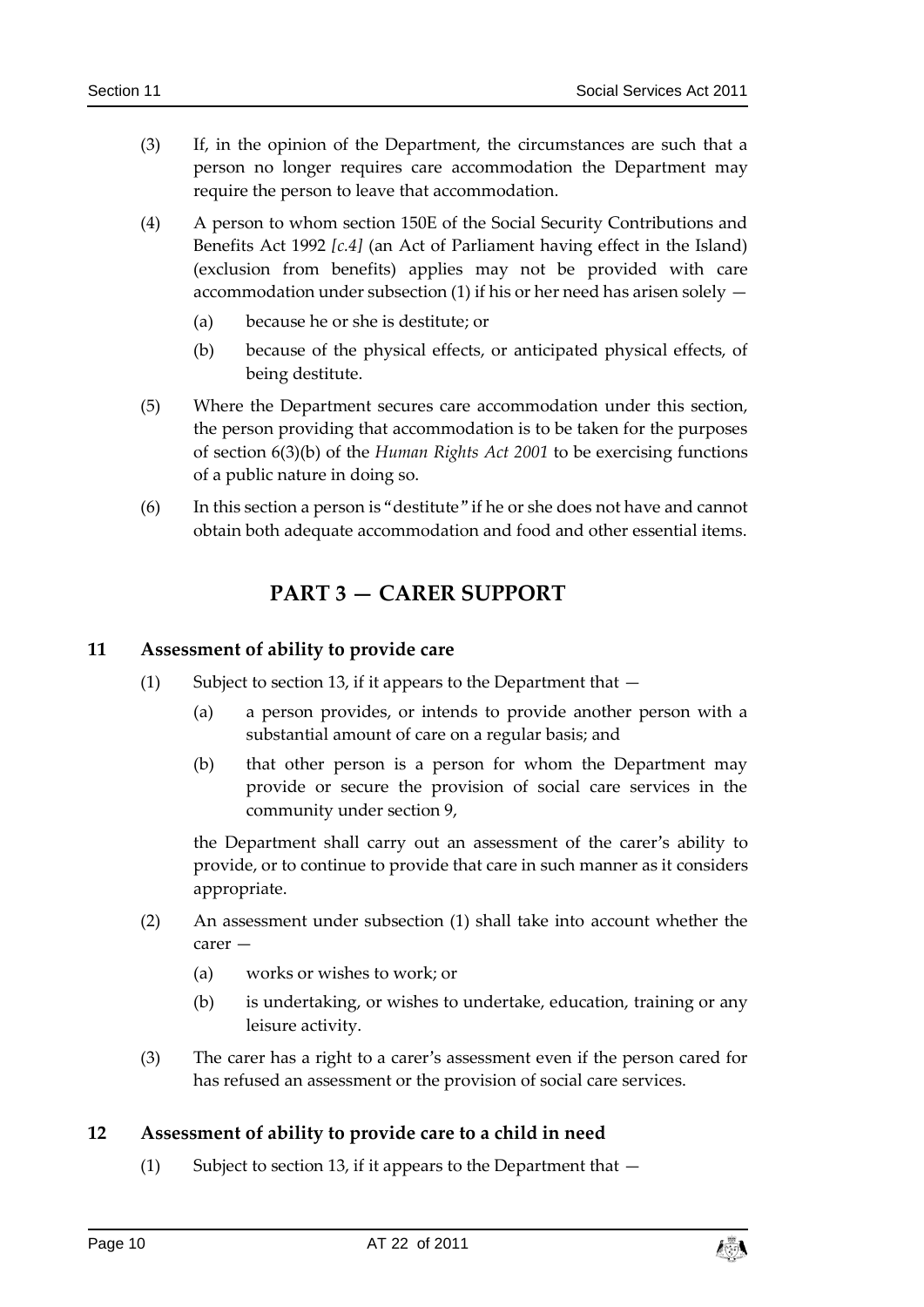- (a) a person provides, or intends to provide, a child in need with a substantial amount of care on a regular basis; and
- (b) that child is a person for whom the Department may provide or secure the provision of social care services in the community under section 9 or shall provide or secure the provision of social care services for the purposes of Part 3 of *the Children and Young Persons Act 2001*,

the Department shall carry out an assessment of the carer's ability to provide, or to continue to provide that care in such manner as it considers appropriate.

- (2) An assessment under subsection (1) shall take into account whether the carer —
	- (a) works or wishes to work; or
	- (b) is undertaking, or wishes to undertake, education, training or any leisure activity.
- (3) The carer of a child in need has a right to a carer's assessment, even where the child in need has refused an assessment or the provision of social care services.
- (4) In this section "child in need" has the meaning given to it in section 23 of the *Children and Young Persons Act 2001*.

### <span id="page-10-0"></span>**13 Excluded carers**

Sections 11 and 12 do not apply if the person provides or will provide the care in question —

- (a) by virtue of a contract of employment or other contract with any person; or
- (b) as a volunteer for a voluntary organisation.

### <span id="page-10-1"></span>**14 Power to provide carer support**

P2000/16/2

- (1) The Department shall consider the carer's assessment and decide
	- (a) whether the carer has needs in relation to the care which the carer provides or intends to provide;
	- (b) if so, whether those needs could be satisfied (wholly or partly) by support which the Department may provide or secure;
	- (c) if they could be so satisfied, whether it is appropriate to provide or secure the provision of carer support which will meet the assessed needs of the carer; and
	- (d) whether the support will help the carer care for the person cared for.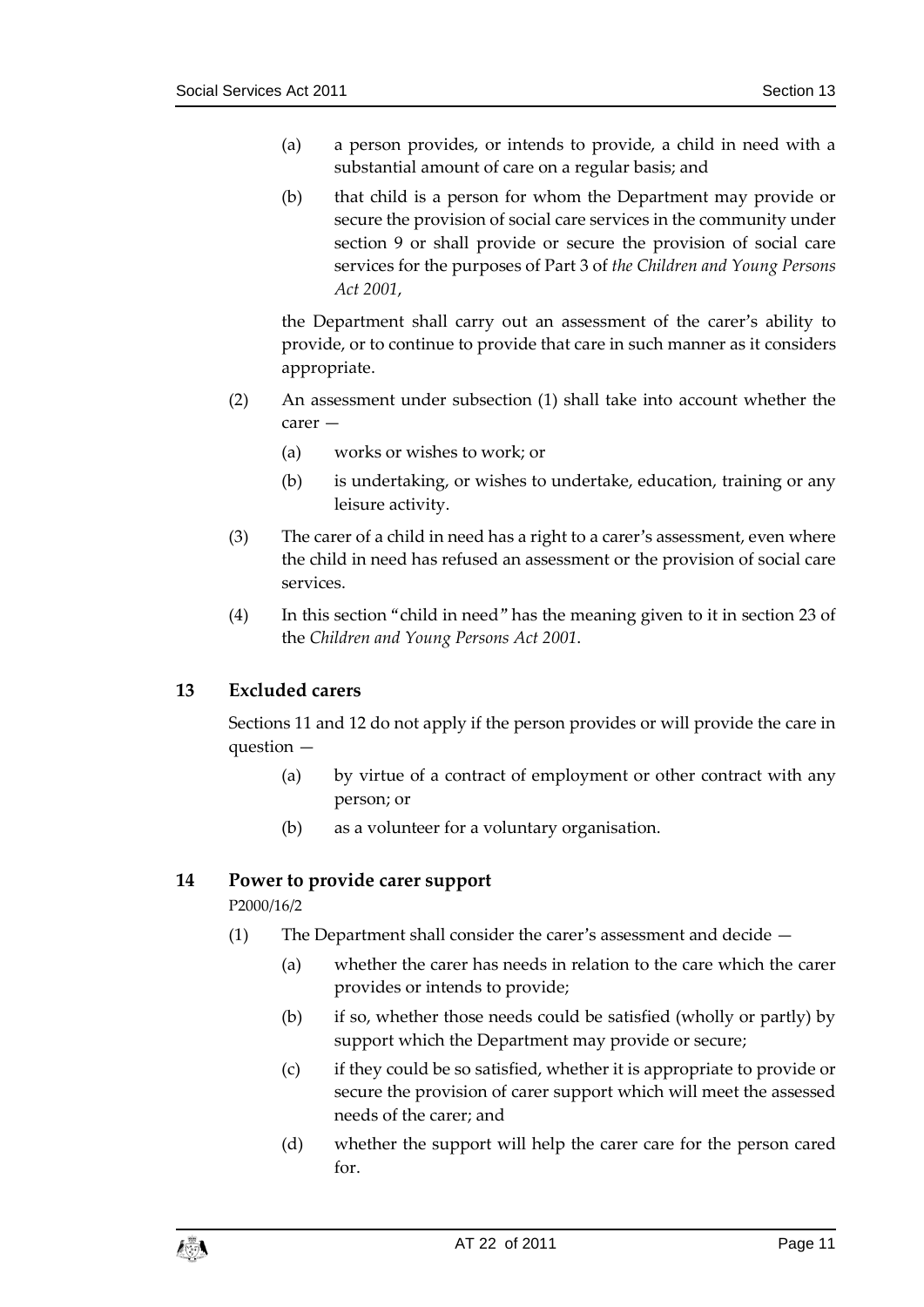- (2) Carer support may take the form of a service delivered to the person cared for if  $-$ 
	- (a) it is support which would consist of social care services if it were provided to that person instead of to the carer; and
	- (b) the carer and the person cared for both agree it may be so delivered.

# **PART 4 — FINANCIAL PROVISIONS**

### <span id="page-11-1"></span><span id="page-11-0"></span>**15 Charges for the provision of social care services or carer support**

- (1) Regulations may prescribe charges for the provision of social care services or carer support and the extent to which an eligible person's resources may be disregarded when calculating payment for those services.
- (2) The Department may
	- (a) charge interest at the prescribed rate on any unpaid charges;
	- (b) in lieu of payment of charges, accept a charge over some or all of the eligible person's assets as security for the payment of actual or contingent charges payable under this section, and interest at such rate as the Treasury may by order prescribe.
- (3) Where an eligible person satisfies the Department, in accordance with regulations made under this section, that he or she is unable to pay for social care services or carer support at the prescribed rate, the Department shall assess the person's ability to pay and determine at what lower rate liability to pay for the social care services or carer support shall arise.
- (4) But the liability under subsection (3) shall not be reduced below such sum per week as may be prescribed by the Department.
- (5) In assessing for the purposes of subsection (3) a person's ability to pay for care accommodation, the Department shall assume that the person will need for personal requirements such sum per week as may be prescribed or such other sum as in special circumstances the Department may consider appropriate.
- (6) Where the whole or part of a liability arising under this section is taken into account by the Department in awarding benefit under section 124 (income support) of the Social Security Contributions and Benefits Act 1992 *[c.4]* (as that Act of Parliament has effect in the Island), the Department may, instead of issuing the whole amount of the benefit to the person entitled to it, retain in or towards the satisfaction of the liability so much of it as relates to that liability.
- (7) Charges due otherwise than to the Department in pursuance of regulations under this section shall be payable by the Department if the person to whom the charges are due complies with such conditions as to records, certificates or otherwise as the Department may determine.

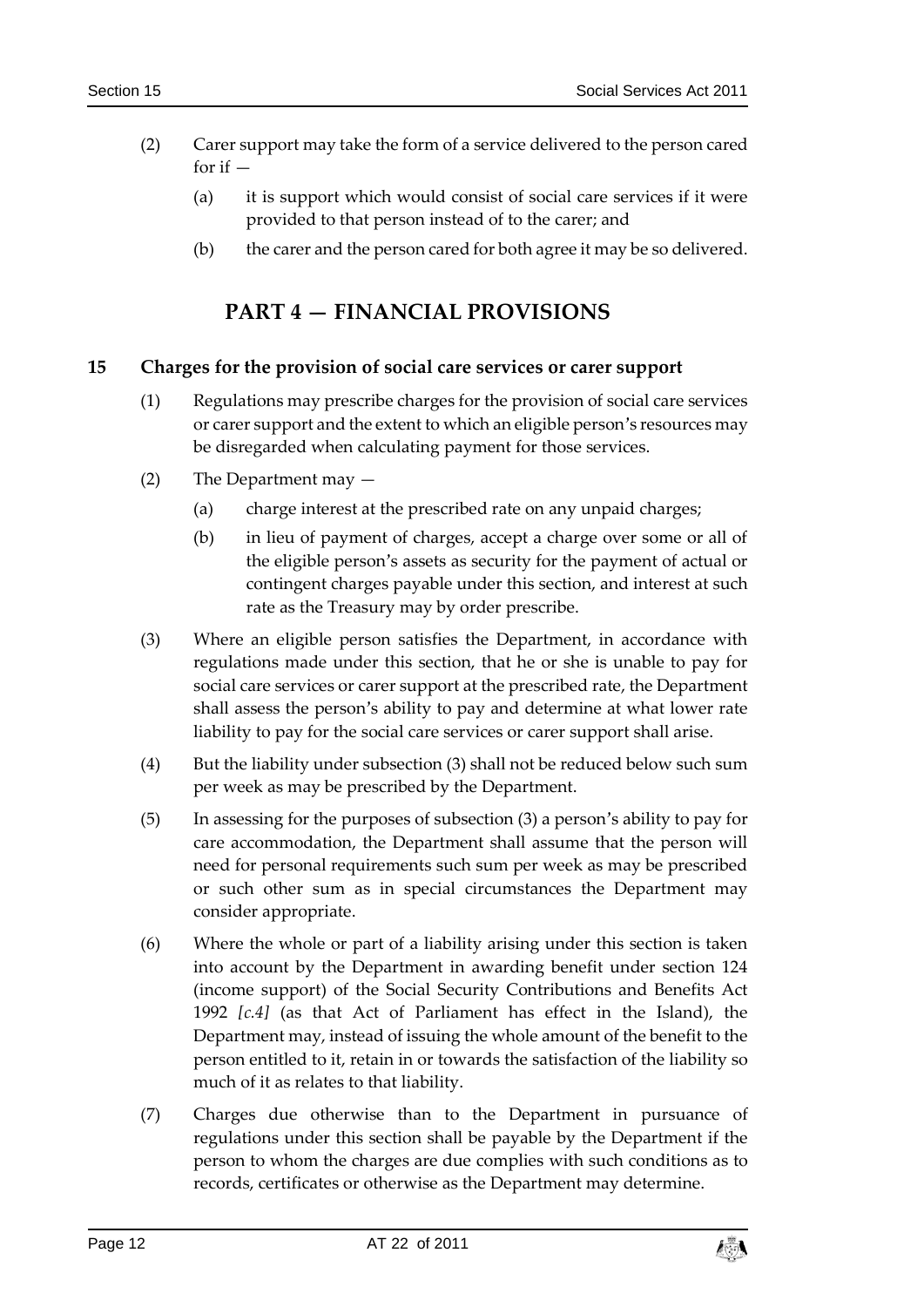#### <span id="page-12-0"></span>**16 Financial assessment**

2001/14/36

- (1) Where regulations under this Part provide for the making of any charge or payment, or the calculation of the amount of any charge or payment, according to the means of any person, the regulations may specify —
	- (a) how such means are to be calculated; and
	- (b) the extent to which the resources may be taken into account of another person who is liable under this Act to maintain the eligible person.
- (2) Regulations under subsection (1) may in particular direct that a person's means shall be calculated —
	- (a) by reference to any statutory provision, or to the person's being or having been entitled to benefits under any statutory provision, either —
		- (i) as it has effect when the regulations are made, or
		- (ii) as subsequently amended; or
	- (b) by reference to a scale or index or to any other data, either  $-$ 
		- (i) in the form current when the regulations are made, or
		- (ii) in any subsequent form attributable to amendment or revision taking effect after that time or to any other cause.

### <span id="page-12-1"></span>**17 Investigation of resources**

### 1951/XVII p.1008/26

The Department may investigate any question arising as to the means or other circumstances of a person applying for social care services or carer support or for whom such social care services or carer support are being provided, and may require the production of such documentary evidence of the person's means or circumstances as it may specify before such services or support are provided.

### <span id="page-12-2"></span>**18 Recovery in cases of misrepresentation or non-disclosure**

### 1951/XVII p.1008/36

If, whether fraudulently or otherwise, a person misrepresents or fails to disclose any material fact, and in consequence of the misrepresentation or failure —

- (a) the Department incurs any expenditure under this Act or Part 3 of the *Children and Young Persons Act 2001*; or
- (b) any sum recoverable under this Act by the Department is not recovered,

the Department may recover the expenditure or sum from the person.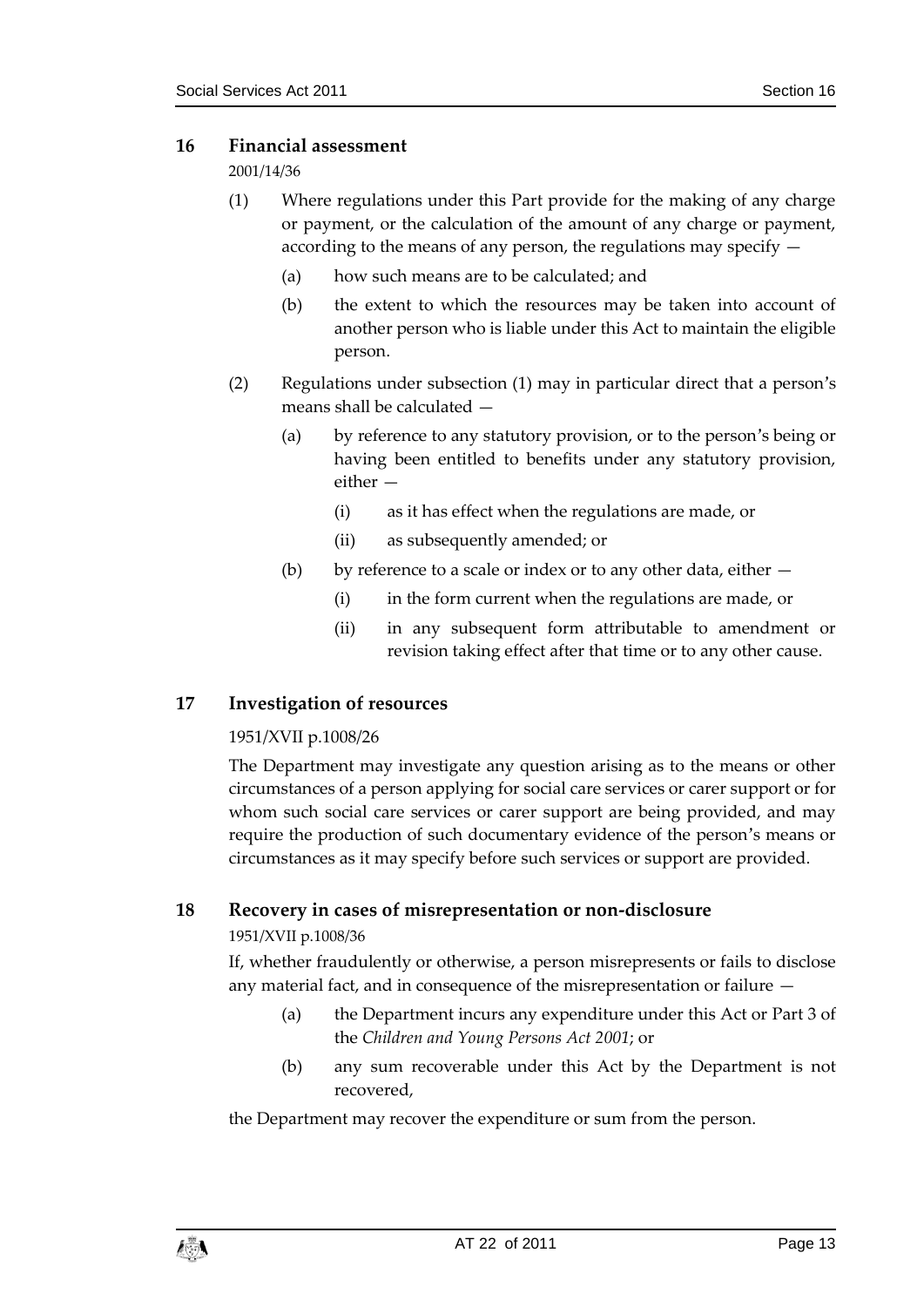# <span id="page-13-0"></span>**19 Disposal of assets**

# P1983/41/21

- (1) Subject to the following provisions of this section, where
	- (a) a person takes up care accommodation;
	- (b) that person knowingly and with the intention of avoiding charges for the accommodation —
		- (i) has transferred or caused to be transferred any asset to which this section applies to another person not more than 5 years before the date of residence in such accommodation; or
		- (ii) transfers or causes to be transferred any such asset to another person while residing in the accommodation; and
	- (c) either
		- (i) the consideration for the transfer is less than the value of the asset; or
		- (ii) there is no consideration for the transfer,

the person to whom the asset is transferred by the person taking up the accommodation is liable to pay to the Department the difference between the amount assessed as due to be paid for the accommodation by the person taking it up and the amount which the Department receives from that person for it.

- (2) This section applies to cash and any other asset which falls to be taken into account for the purpose of assessing under section 15 the ability to pay for the accommodation of the person taking it up.
- (3) Subsection (1) has effect in relation to a transfer by a person who leaves care accommodation and subsequently resumes residence in such accommodation as if the period of 5 years mentioned in subsection  $(1)(b)(i)$ were a period of 5 years before the date on which residence was resumed in such accommodation.
- (4) Where a person has transferred or has caused to be transferred an asset to which this section applies to more than one person, the liability of each of the persons to whom it was transferred shall be in proportion to the benefit accruing to that person from the transfer.
- (5) A person's liability under this section shall not exceed the benefit accruing to him or her from the transfer.
- (6) The value of any asset to which this section applies, other than cash, which has been transferred shall be taken to be the amount of the consideration which would have been realised for it, if it had been sold on the open market by a willing seller at the time of the transfer.
- (7) For the purpose of calculating the value of an asset under subsection (6) there shall be deducted from the amount of the consideration —

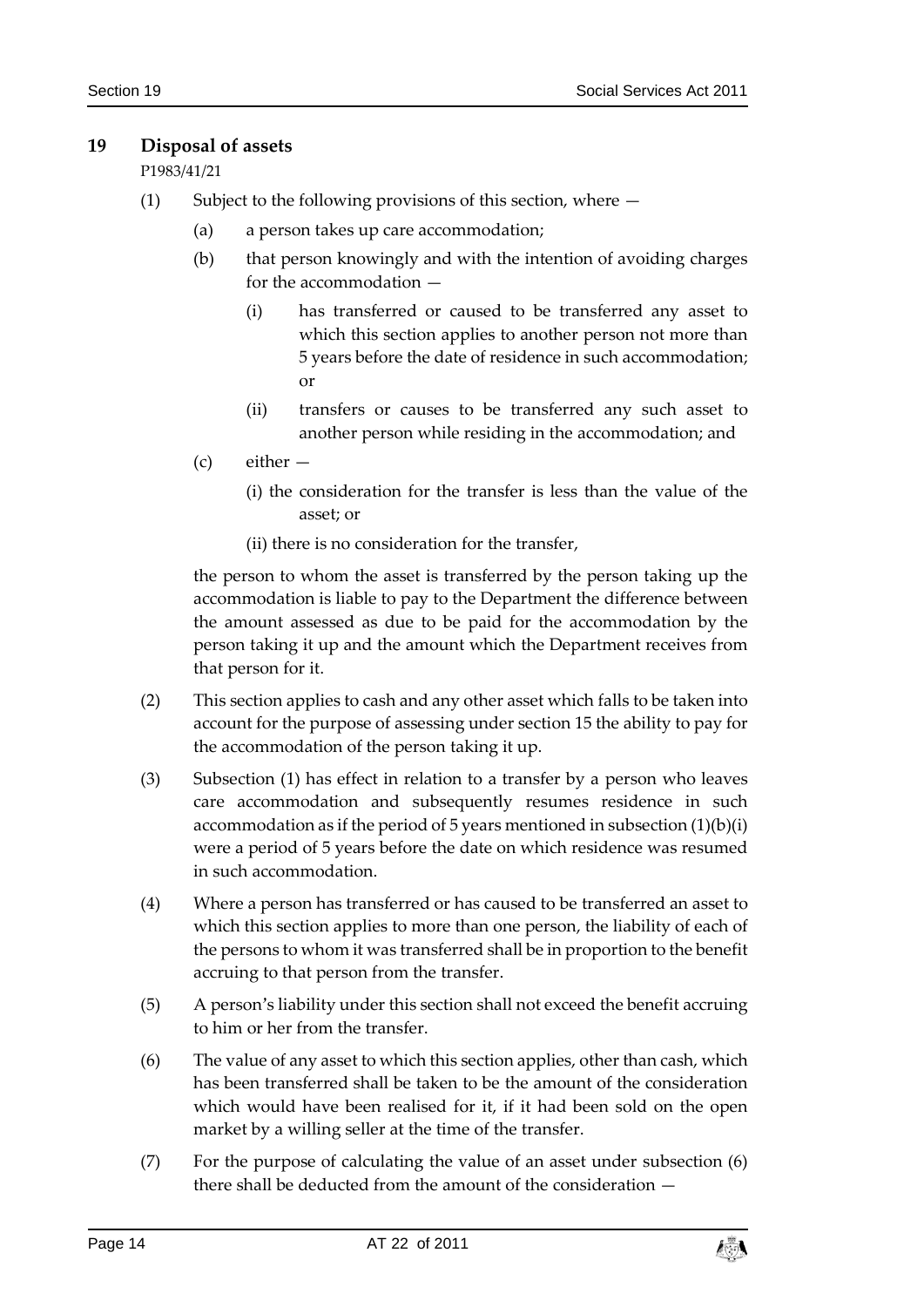- (a) the amount of any encumbrance on the asset; and
- (b) a reasonable amount in respect of the expenses of the sale.

#### <span id="page-14-0"></span>**20 Funding by resident etc of more expensive accommodation**

#### P2001/15/54

- (1) Additional payments may be made in respect of care accommodation provided or secured by the Department under section 10 —
	- (a) by persons for whom such care accommodation is provided or secured ("residents"); or
	- (b) by other persons (including persons liable under the Act to maintain a resident).
- (2) In this section "additional payments", in relation to a resident, means payments that —
	- (a) are made for the purpose of meeting all or part of the difference between the actual cost of the resident's care accommodation and the amount that the Department would usually expect to pay in order to provide accommodation suitable for a person with the assessed needs of the resident; and
	- (b) in the case of additional payments by the resident) are made out of such of his or her resources as may be determined by the Department.

# <span id="page-14-1"></span>**21 Deferred payment of care accommodation costs and power to charge land in lieu of contributions**

### P2001/15/55

- (1) Where a person ("the resident")
	- (a) occupies care accommodation provided under section 10, or is proposing to do so; and
	- (b) is liable, or would be liable, to pay for the care accommodation (whether at the prescribed rate determined in accordance with section 15(2) or at any lower rate),

the Department may enter into a deferred payment agreement with the resident.

- (2) A "deferred payment agreement" is an agreement under which
	- (a) during the exempt period the resident is not required to make payment to the Department of any relevant contributions;
	- (b) the total amount of the relevant contributions that would otherwise be due becomes payable to the Department on the day after the date on which the exempt period ends; and
	- (c) the resident grants the Department a charge in its favour in respect of any land specified in the agreement in which the resident has a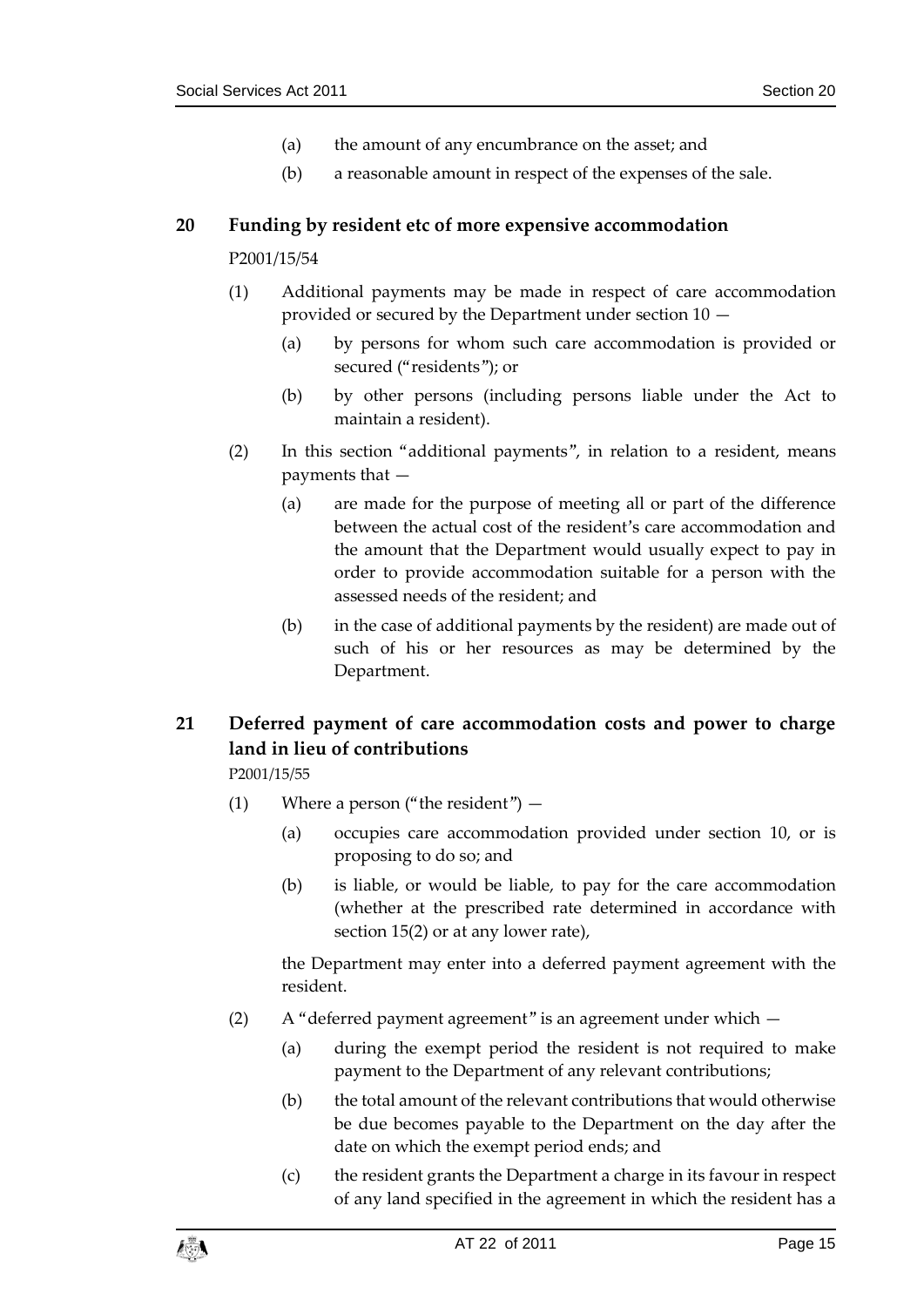beneficial interest for the purpose of securing the payment to the Department of the total amount payable to it under paragraph (b).

- (3) "The exempt period", in relation to a deferred payment agreement, is the period beginning on the date on which the agreement takes effect and ending —
	- (a) 56 days after the date of the resident's death; or
	- (b) in accordance with the agreement, on any earlier date which the resident has specified in a notice to the Department for the purposes of subsection (4)(b).
- (4) The provisions of any deferred payment agreement and any such charge as is mentioned in subsection  $(2)(c)$  –
	- (a) shall be determined by the Department; but
	- (b) shall secure that the agreement and any such charge may be terminated by notice given to the Department by the resident on payment of the full amount which he or she is liable to pay as mentioned in subsection (2)(a) down to the date of the payment.
- (5) Where a deferred payment agreement is in force in respect of the resident
	- (a) no interest shall accrue at any time on or before the date on which the exempt period ends in respect of any amount which the resident is liable to pay as mentioned in subsection (2)(a); but
	- (b) as from the day after that date, any such amount shall bear interest at such reasonable rate as the Department, in consultation with the Treasury, may determine,

and accordingly any charge granted in pursuance of subsection (2)(c) shall secure payment to the Department of any interest falling due by virtue of paragraph (b).

- (6) In this section "relevant contributions" means so much of the payments which the resident is liable to pay to the Department for care accommodation under section 15 (charges for provision of social care services or carer support) (including any payments which are additional payments for the purpose of section 20) (funding of more expensive accommodation) as may be specified, or determined in accordance with, regulations made for the purposes of this subsection.
- (7) The Department may make regulations in respect of any of the provisions of this section and may specify forms for use with this section.

# <span id="page-15-0"></span>**22 Recovery of charges**

—

2001/14/33

(1) Any charge payable by virtue of this Act shall be recoverable as a simple contract debt.

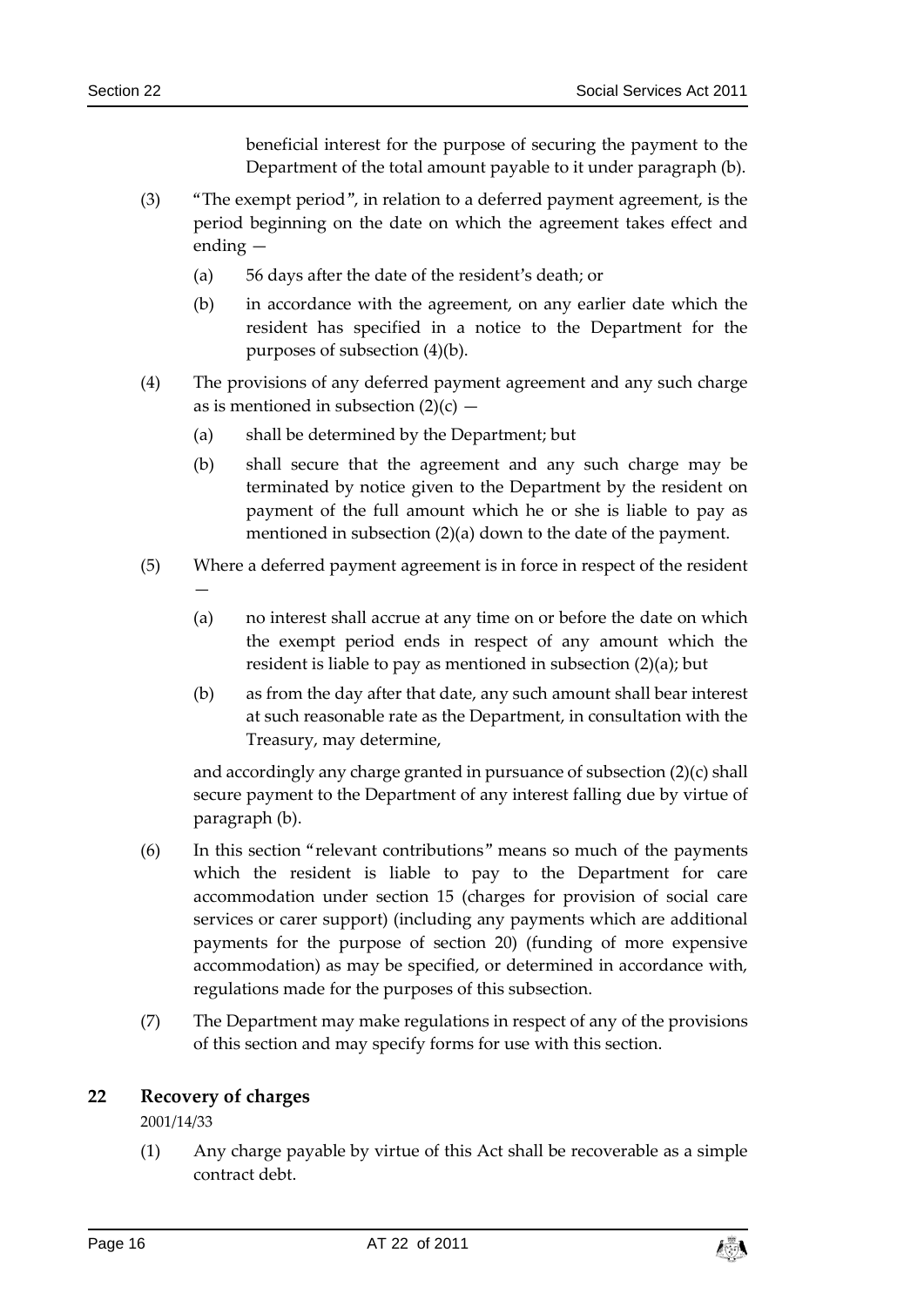- (2) The Department may make regulations to provide for the recovery by the Department, or by any person by whom social care services or carer support are provided under this Act, of any prescribed charges from any other person who is liable under this Act to maintain the person.
- (3) Despite subsection (1), regulations under subsection (2) may make provision for the appointment by the Department of a receiver of any property of a person to whom services are provided under this Act and for the powers and duties of such a receiver.
- (4) The Department may determine not to recover charges from a person where, in its opinion, undue hardship would as a consequence be caused to the person.

# <span id="page-16-0"></span>**23 Gifts and trusts**

1951/XVII/32A &32B 2001/14/37

- (1) The Department may accept, hold and administer any property upon trust for purposes related to the provision of social care services or carer support and may act as sole trustee of any charity even if more than one trustee was either originally appointed or substituted and whether the trustees were appointed by the Court or otherwise.
- (2) Schedule 1 has effect with respect to the powers of the Department in relation to —
	- (a) trusts for purposes related to social care services or carer support; and
	- (b) trusts for the provision of any services of a kind capable of being provided by the Department under this Act by voluntary organisations whose objects are or include the provision of any such services.

# **PART 5 — MISCELLANEOUS PROVISIONS**

# <span id="page-16-2"></span><span id="page-16-1"></span>**24 Failure to maintain**

1951/XVII p.1008/42

If a person  $({}^{\omega}A^{\prime\prime})$  —

- (a) persistently refuses or neglects to maintain a person who he or she is liable under this Act to maintain ("B"); and
- (b) as a consequence B is provided with social care services or carer support is provided or secured in respect of B,

A is guilty of an offence and liable on summary conviction to custody for a term not exceeding 3 months or a fine not exceeding £1,000, or to both.

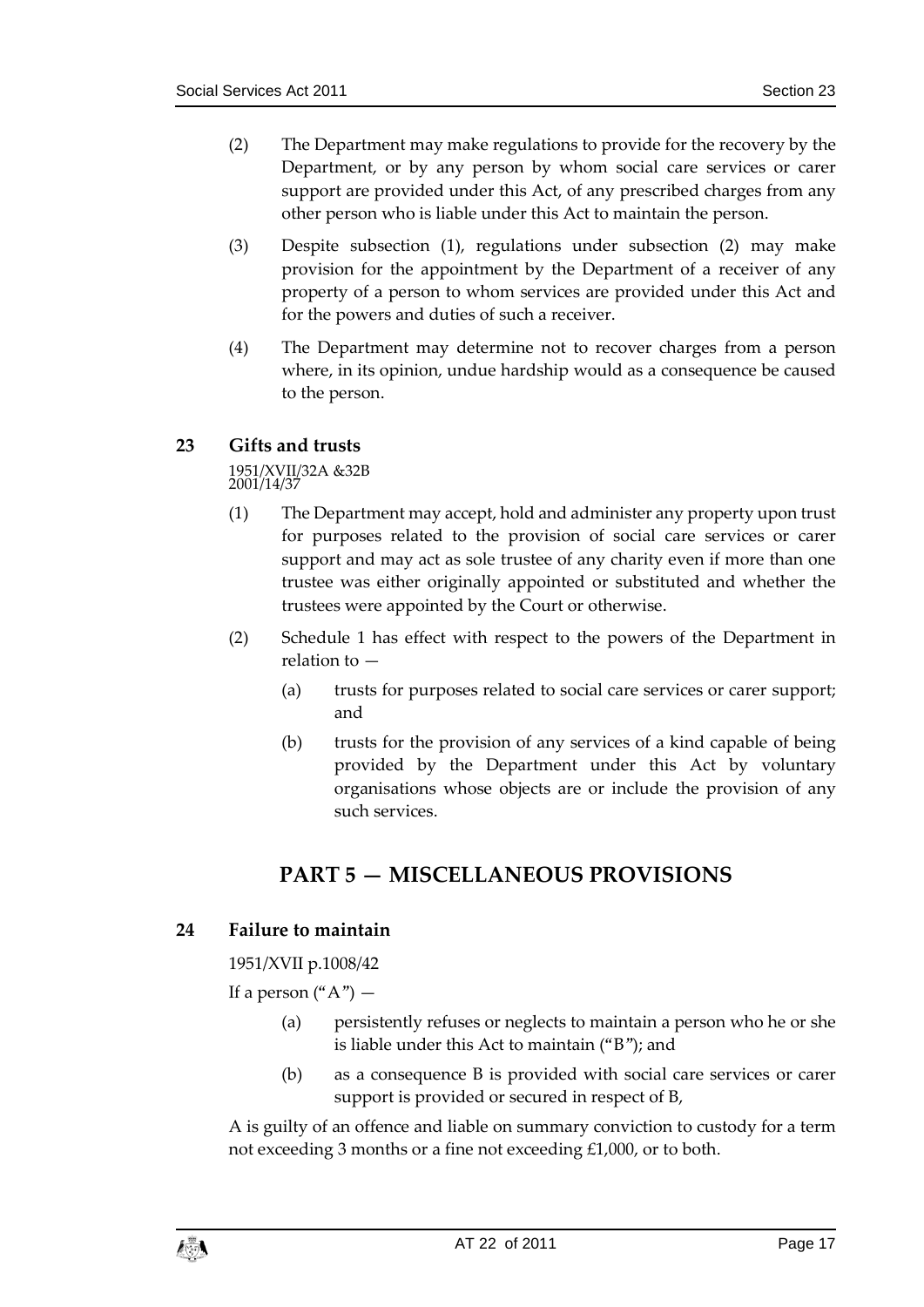# <span id="page-17-0"></span>**25 False representations for obtaining social care services or carer support** 1951/XVII/p.1008/43

- (1) A person who, for the purpose of obtaining any social care services or carer support whether for himself or herself or someone else, or for the purpose of avoiding or reducing any liability under this Act or for any other purpose connected with this Act —
	- (a) makes a statement or representation which that person knows to be false; or
	- (b) produces or furnishes, or knowingly causes or knowingly allows to be produced or furnished, any documents or information which that person knows to be false in a material particular,

is guilty of an offence.

- (2) If a person, without reasonable excuse
	- (a) fails to notify a change of circumstances which were taken into account in providing for that person or someone else or in connection with any other purpose connected with this Act; or
	- (b) knowingly causes or knowingly allows another person to fail to notify, as soon as reasonably practicable, a change of circumstances which were taken into account in providing for that person or someone else or in connection with any other purpose connected with this Act,

and the person knows that he or she or the other person, is required to notify the change of circumstances, he or she is guilty of an offence.

- (3) A person guilty of an offence under this section is liable on summary conviction to custody for a term not exceeding 3 months or to a fine not exceeding £1,000, or to both.
- (4) Despite any provision in any enactment, proceedings for an offence under this section may be begun at any time within 3 months from the date on which evidence sufficient in the opinion of the Department to justify a prosecution for the offence comes to the knowledge of the Department or within 12 months from the commission of the offence, whichever period is the longer.
- (5) For the purposes of subsection (4), a certificate of the Department as to the date on which the evidence came to the knowledge of the Department shall be conclusive proof of that date.
- (6) If an offence under this section committed by a body corporate is proved to have been committed with the consent or connivance of, or to be attributable to neglect on the part of, a director, manager, secretary or other similar officer of the body corporate or a person who was purporting to act in such a capacity, that person, as well as the body corporate, is guilty of the offence and liable to be proceeded against and punished accordingly.

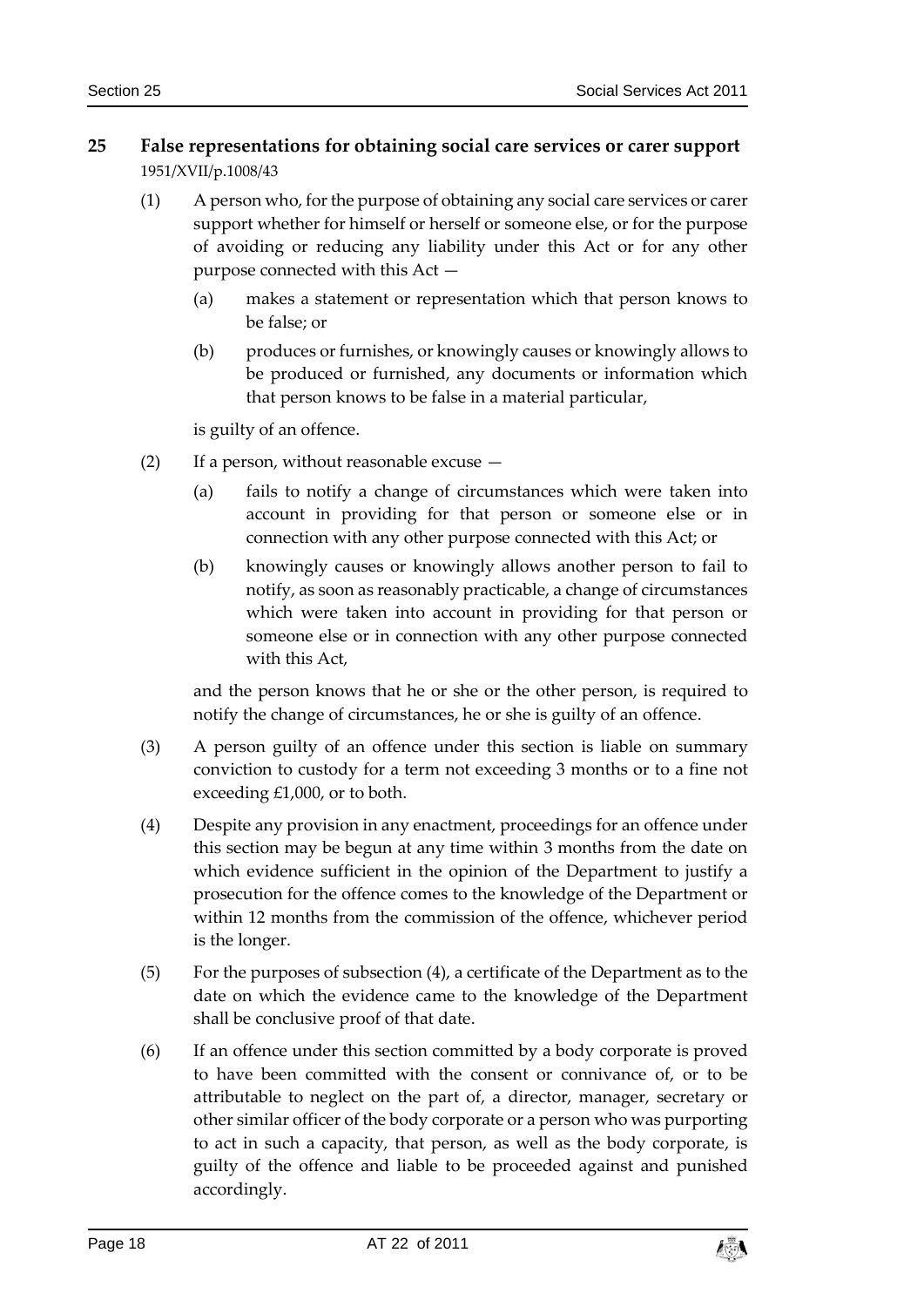(7) If the affairs of a body corporate are managed by its members, subsection (6) applies in relation to the acts and defaults of a member in connection with his or her functions of management as if that person were a director of the body corporate.

# <span id="page-18-0"></span>**26 Complaints in respect of social care services and carer support**

- (1) The Department shall by regulations make provision in respect of complaints in respect of social care services or carer support provided,  $by-$ 
	- (a) the Department;
	- (b) Manx Care in discharging, under the *Manx Care Act 2021*, the functions the Department has under Part 2 or 3; and
	- (c) any person or body in discharging any of Manx Care's functions under the *Manx Care Act 2021*,

("service providers").

- (2) Regulations under subsection (1) shall provide—
	- (a) for a complaint to be considered by a service provider;
	- (b) for a complaint about a service provider's handling, consideration or disposal of a complaint to be considered by the Health and Social Care Ombudsman Body established under section 26A; and
	- (c) the processes for the handling, considering and disposing of complaints referred to in paragraphs (a) and (b).
- (3) Regulations may make provision about—
	- (a) the persons who may make a complaint;
	- (b) the complaints which may, or may not, be made under the regulations;
	- (c) the persons to whom complaints may be made;
	- (d) complaints which need not be considered;
	- (e) the period within which complaints must be made;
	- (f) the procedure to be followed in making, handling, considering and disposing of a complaint;
	- (g) matters which are excluded from consideration;
	- (h) the making of a report or recommendations about  $-$ 
		- (i) a complaint or complaints;
		- (ii) the handling, consideration and disposal of complaints; and
		- (iii) any matter related to a matter referred to in subparagraph  $(i)$  or  $(ii)$ ,

and such a report may be required to be laid before Tynwald;

(i) the action to be taken as a result of a complaint;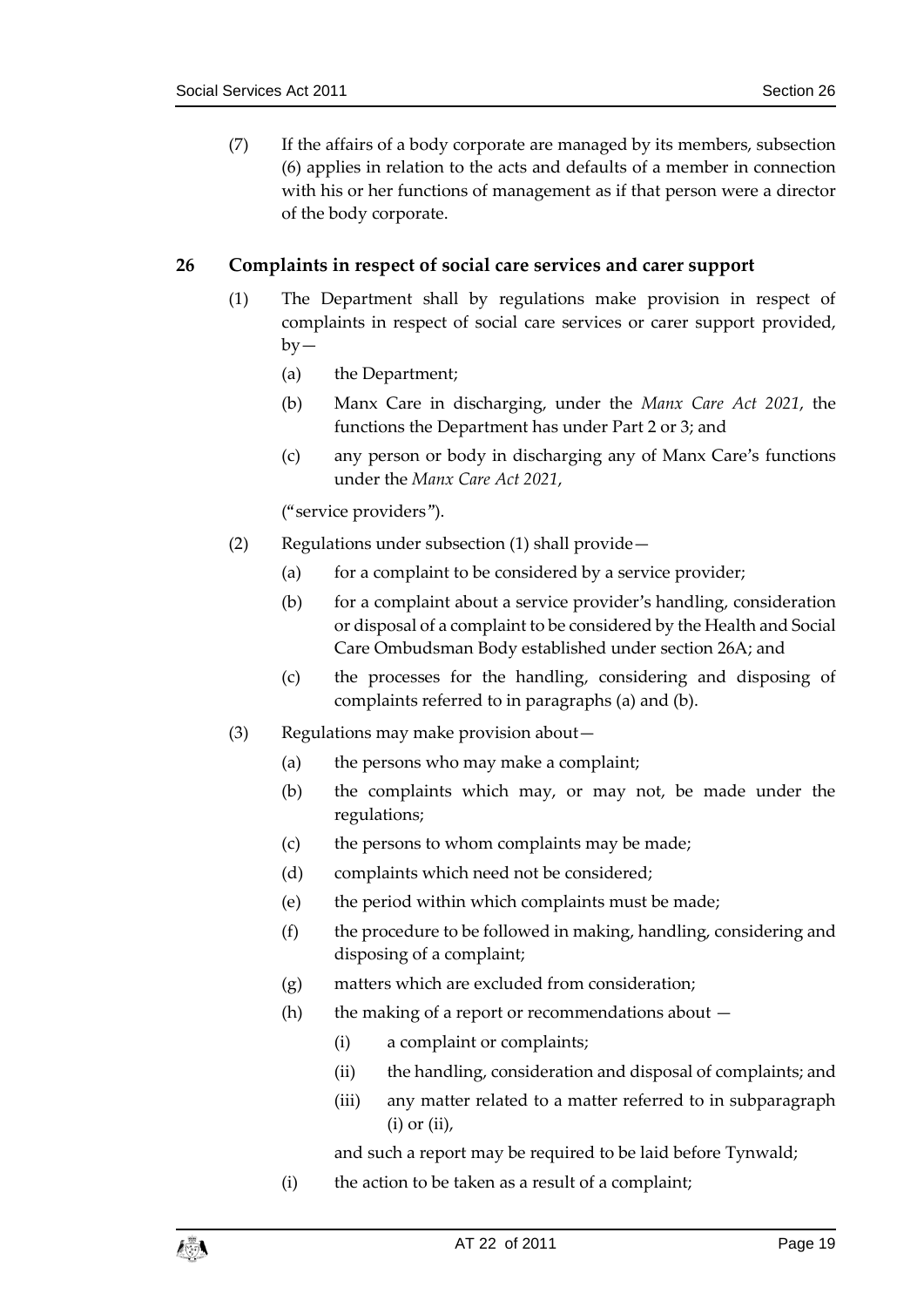- (i) action which may be taken to improve  $-$ 
	- (i) the handling, consideration and disposal of complaints; or
	- (ii) the provision of social care services or carer support,

as a consequence of a complaint or otherwise;

- (k) the provision of training and support to persons.
- (4) Regulations may require
	- (a) any person or body who handles, considers or disposes of a complaint under the regulations; or
	- (b) any other person or body,

to make information available to the public about the procedures to be followed under the regulations.

- (5) The regulations may also—
	- (a) provide for different parts or aspects of a complaint to be treated differently;
	- (b) require the production of information or documents in order to  $-$ 
		- (i) enable a complaint to be properly considered; or
		- (ii) monitor the handling, consideration and disposal of complaints;
	- (c) confer a power on a person or body to give a direction to another person or body;
	- (d) provide for a complaint made to one person or body to be referred to another person or body;
	- (e) authorise the disclosure of information or documents relevant to a complaint to a person or body—
		- (i) who is considering a complaint under the regulations;
		- (ii) to whom a complaint has been referred; or
		- (iii) for the purpose of monitoring the handling, consideration and disposal of complaints,

and any such disclosure may be authorised notwithstanding any enactment or rule of law to the contrary.

- (6) The regulations may make provision about complaints which raise both matters falling to be considered under the regulations and matters falling to be considered under other statutory complaints procedures, including in particular provision for—
	- (a) enabling such a complaint to be made under the regulations; and
	- (b) securing that matters falling to be considered under other statutory complaints procedures are treated as if they had been raised in a complaint made under the appropriate procedures;

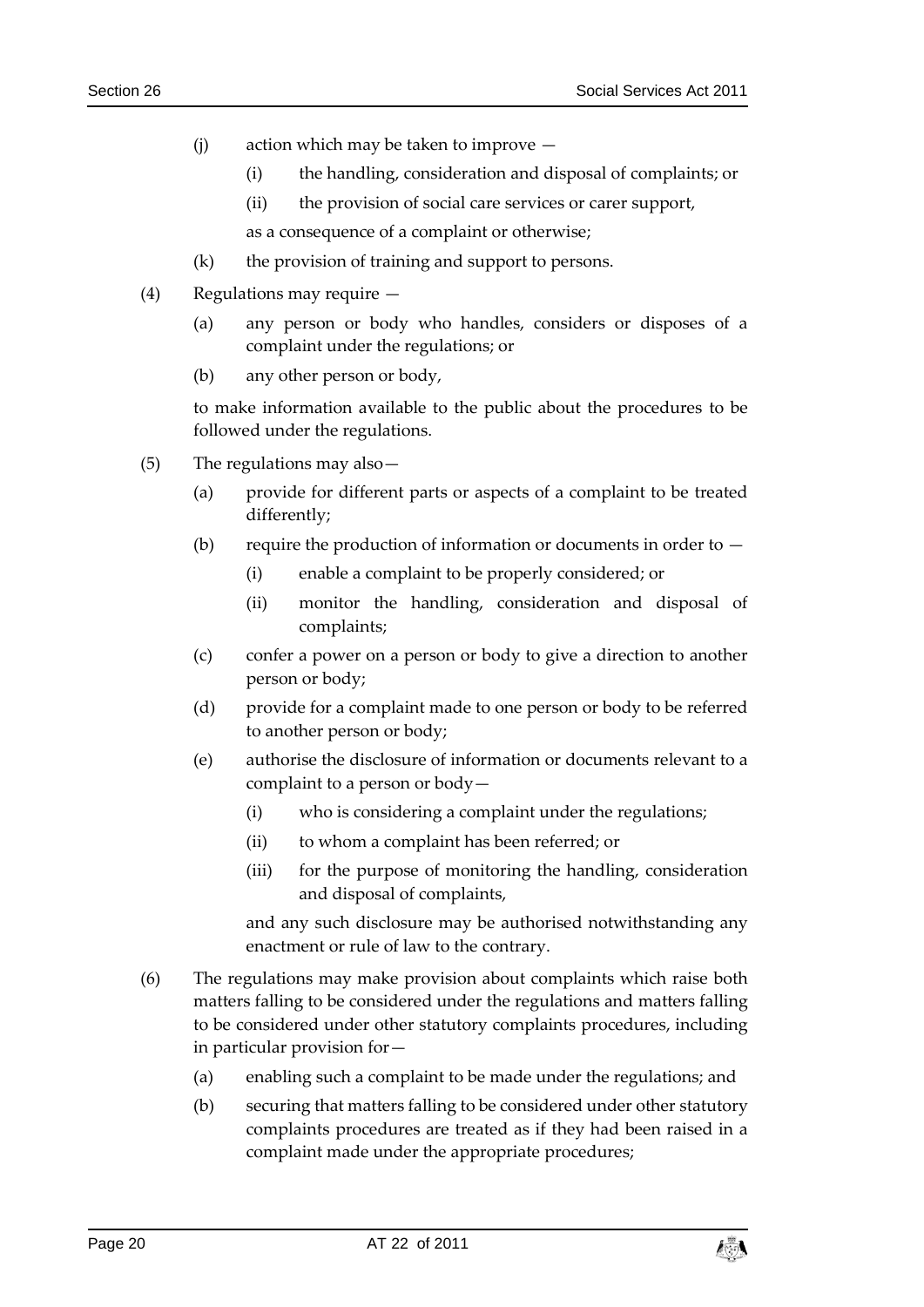and in this subsection "statutory complaints procedures" means procedures established by or under any enactment.

- (7) Regulations may require, or otherwise provide for, the issuing of a code of practice by any person or body in connection with any matter addressed by this section or regulations under this section.
- (8) Regulations may permit a person or body to exercise a discretion in respect of any matters specified in the regulations.
- (9) Regulations may make such supplemental, incidental, consequential, transitional or saving provisions as the Department considers necessary or expedient for the better performance of, or giving full effect to, the regulations.
- (10) Subsections (2) to (9) do not limit subsection (1).**<sup>3</sup>**

### <span id="page-20-0"></span>**26A Health and Social Care Ombudsman Body**

- (1) There is established a body known as the Health and Social Care Ombudsman Body.
- (2) The Health and Social Care Ombudsman Body shall consist of the following persons appointed by the Appointments Commission —
	- (a) a chairperson who must be a barrister, advocate or solicitor of not less than 7 years' standing; and
	- (b) not less than 7, but not more than 10, other persons who have such experience in the fields of health, social care, dispute resolution and administrative justice as the Appointments Commission considers appropriate.
- (3) The Department shall make regulations prescribing
	- (a) persons who are ineligible for appointment to the Health and Social Care Ombudsman Body; and
	- (b) the terms of appointment of the members of the Health and Social Care Ombudsman Body.
- (4) The Department may make regulations in respect of the Health and Social Care Ombudsman Body in respect of the matters not dealt with in subsection (3) and such regulations may, without limiting this subsection, make provision referred to in subsections (5) to (7).
- $(5)$  Regulations may make provision in relation to  $-$ 
	- (a) the payment of remuneration, allowances and expenses to any person in connection with the work of the Health and Social Care Ombudsman Body;
	- (b) the removal or resignation from office, the suspension, and the termination of appointment, of a member of the Health and Social Care Ombudsman Body; and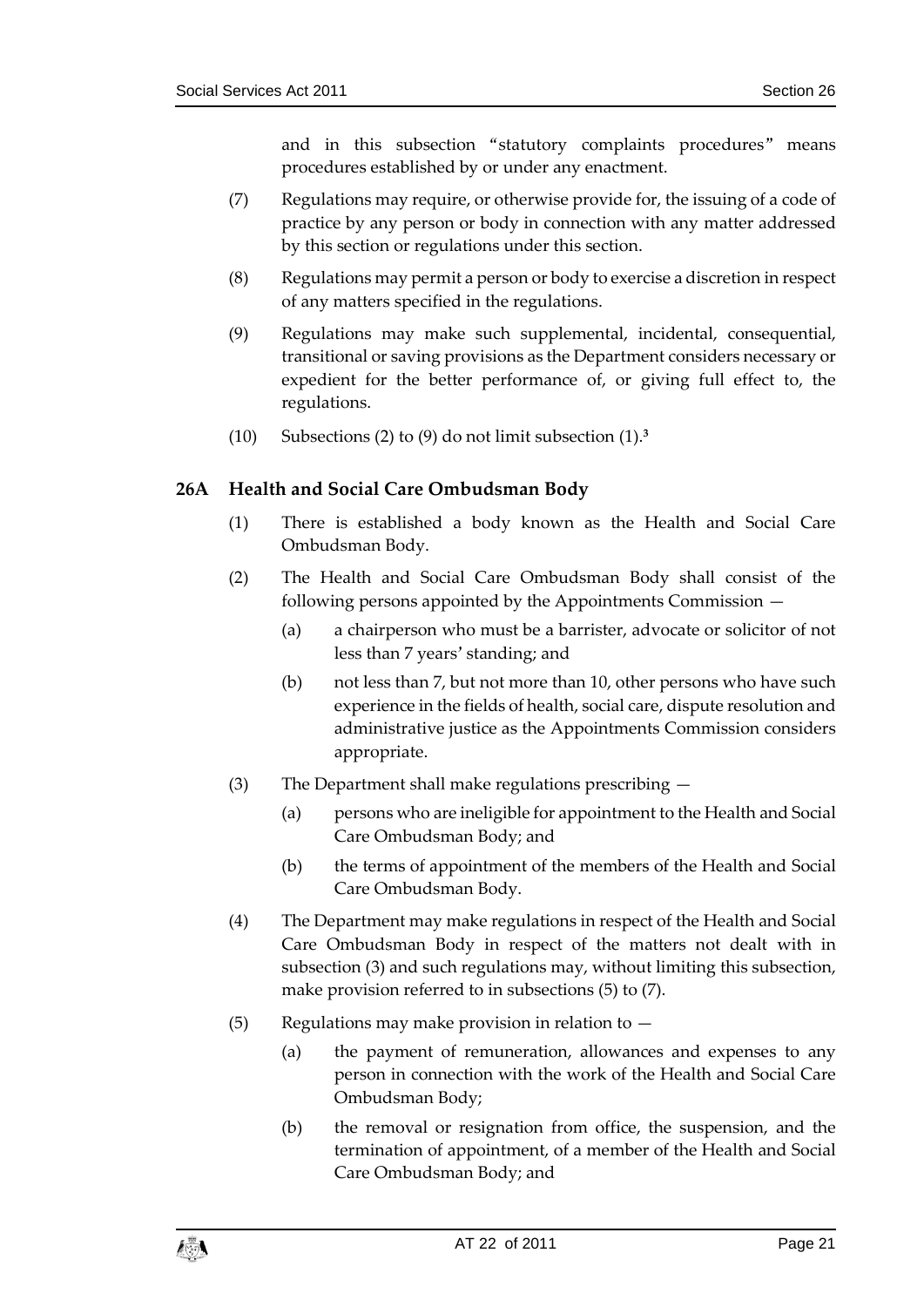- (c) such other matters relating to the Health and Social Care Ombudsman Body and its members and other persons as the Department considers necessary or expedient for the better performance of, or giving full effect to, the regulations.
- (6) Regulations may permit a person or body to exercise a discretion in respect of any matters specified in the regulations.
- (7) Regulations may make such supplemental, incidental, consequential, transitional or saving provisions as the Department considers necessary or expedient for the better performance of, or giving full effect to, the regulations.**<sup>4</sup>**

# <span id="page-21-0"></span>**27 Temporary protection of property for persons admitted to hospital or care accommodation**

1951/XVII/39

- $(1)$  If a person  $-$ 
	- (a) is admitted as a patient to any hospital, or
	- (b) is admitted to care accommodation provided under section 10,

and it appears to the Department that there is a danger of loss of, or damage to, any movable property by reason of that person's temporary or permanent inability to protect or deal with the property, and that no other suitable arrangements have been or are being made for the purposes of this subsection, the Department shall take reasonable steps to prevent or mitigate the loss or damage.

- (2) For the purpose of subsection (1), an authorised officer of the Department shall have the power at all reasonable times to enter any premises which immediately before the person was admitted or removed were that person's place of residence or usual place of residence, and to deal with any movable property (including household pets) in any way which is reasonably necessary to prevent or mitigate loss of, or damage to, the property.
- (3) The Department may recover from a person admitted or removed in accordance with subsection (1), or from any person who for the purposes of this Act is liable to maintain that person, any reasonable expenses incurred by it under this section.
- (4) A person who proposes to exercise any power of entry or inspection conferred by this section shall if so required produce some duly authenticated document showing the person's authority to exercise the power on behalf of the Department.
- (5) Any person who obstructs the exercise of any power under this section shall be guilty of an offence and liable on summary conviction to a fine of £1,000.

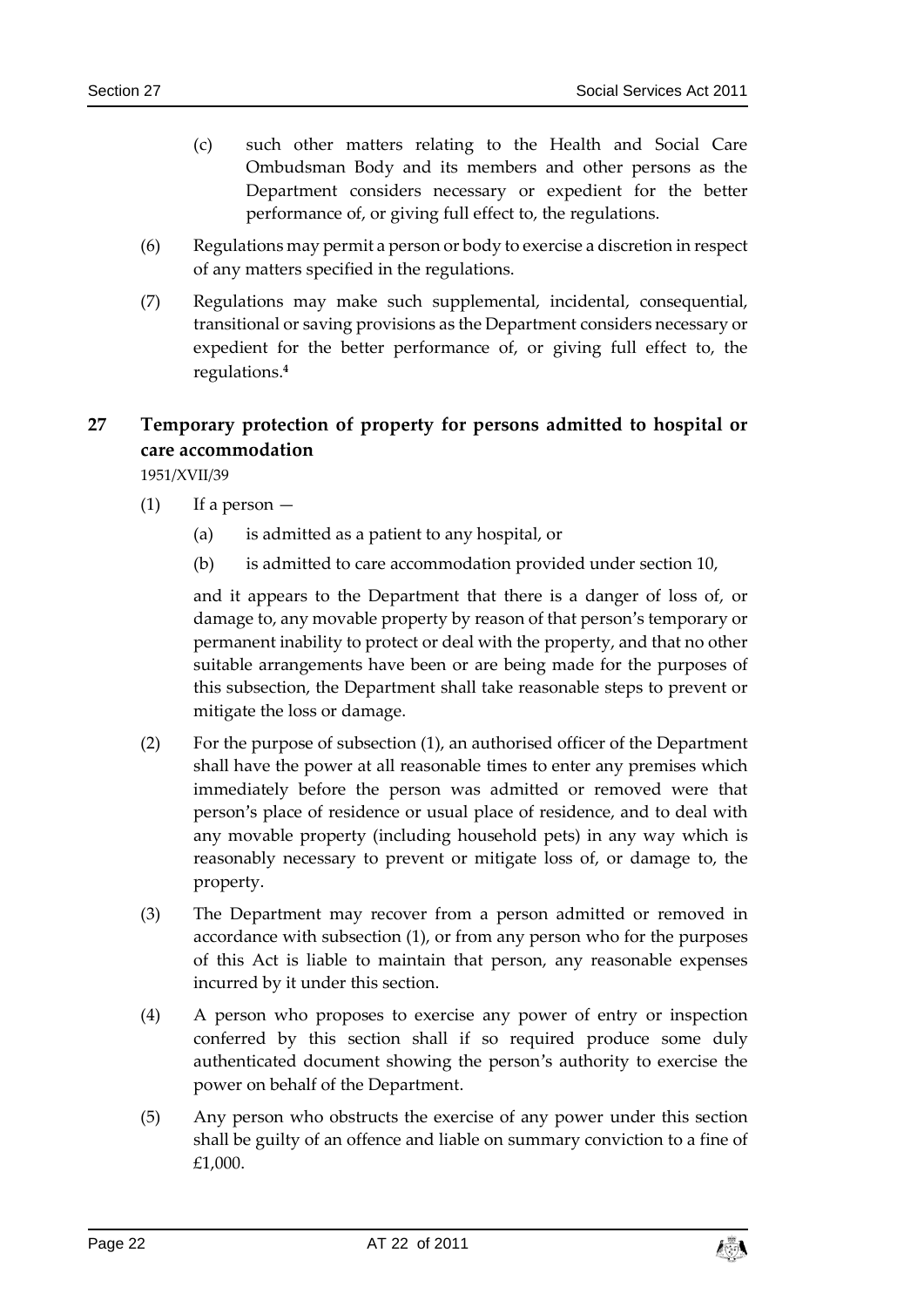### <span id="page-22-0"></span>**28 Burial or cremation**

1951/XVII/p.1008/41

- (1) The Department shall cause to be buried or cremated the body of any person who has died or been found dead in the Island, in any case where it appears to the Department that no other suitable arrangements for the disposal of the body have been or are being made.
- (2) The Department may recover expenses incurred under subsection (1) from the estate of the deceased person or from any person who was liable under this Act to maintain the deceased.
- (3) Nothing in this section shall affect any enactment regulating or authorising the burial, cremation or anatomical examination of the body of a deceased person; and the Department shall not cause a body to be cremated under this section where it has reason to believe that cremation would be contrary to the wishes of the deceased or his or her relatives.

# <span id="page-22-1"></span>**29 Subordinate legislation**

Regulations shall not have effect unless they are approved by Tynwald.

# <span id="page-22-2"></span>**30 Interpretation**

- (1) In this Act except where the context otherwise requires —
- "**Appointments Commission**" means the body established under section 1 of the *Tribunals Act 2006*;
- "**assessed needs**" means the social care services or carer support needs of a person which have been assessed under Part 2 or Part 3;
- "**assessment**" means an assessment of a person's need for social care services or carer support under Part 2 or Part 3;
- "**care accommodation**" means accommodation provided or secured by the Department under section 10(1);
- "**carer**" means a person who is entitled to an assessment under section 11 or 12;
- "**carer's assessment**" means an assessment of a carer's needs as carer under section 11 or 12;
- "**carer support**" means the range of support which the Department may provide or secure the provision of under section 14;
- "**child**" means a person under the age of 18;
- "**the Department**" means the Department of Health and Social Care;**<sup>5</sup>**
- "**eligible person**" means a person eligible for social care services or carer support under section 6;
- "**hospital**" has the same meaning as in section 43 of the *National Health Service Act 2001*;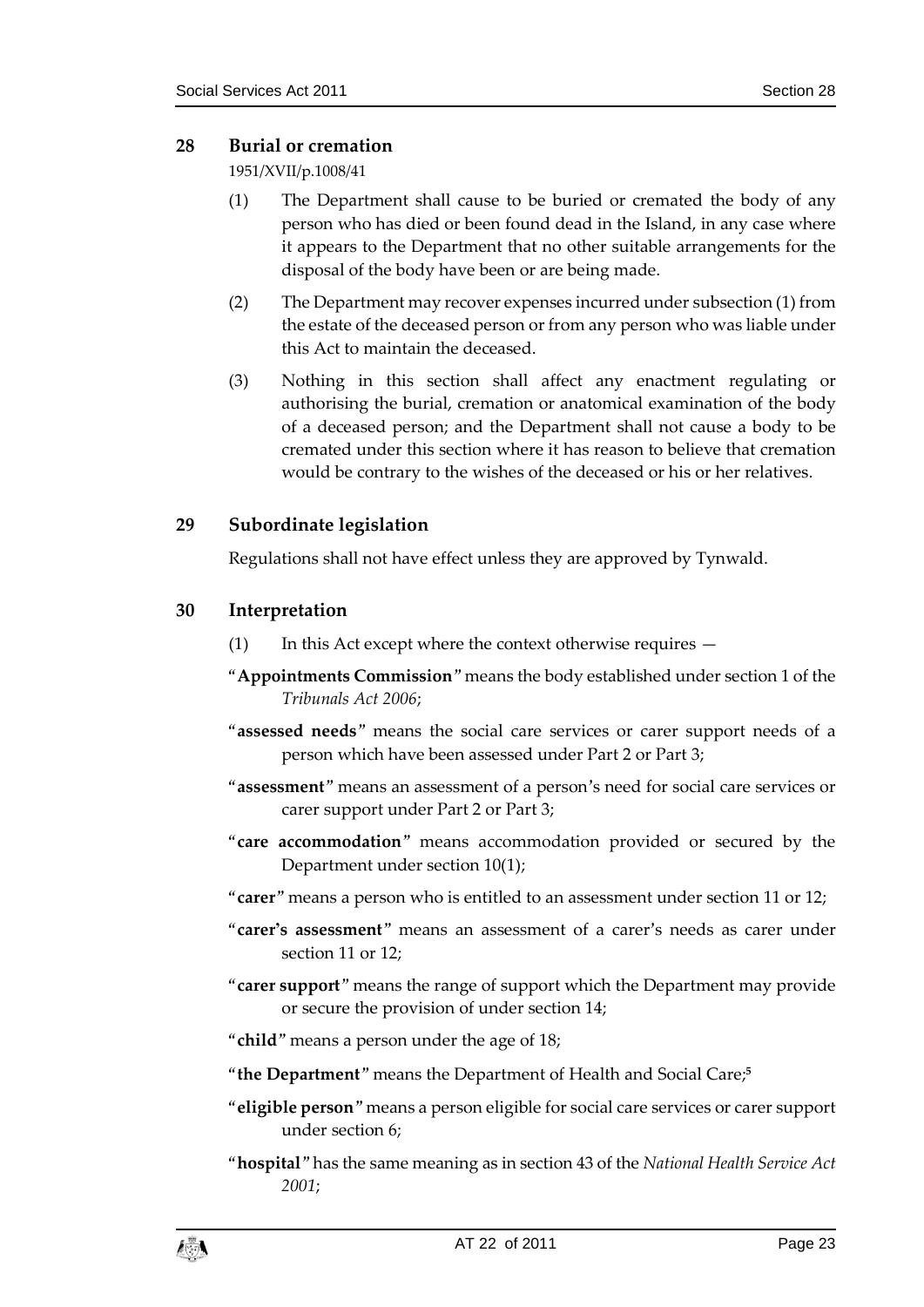- "**prescribed**" means prescribed by regulations made by the Department under this Act;
- "**social care services**" means the care services which the Department may provide or secure the provision of under section 9 or 10;
- "**voluntary organisation**" means a body the activities of which are carried on otherwise than for profit, but does not include any public or local authority.
- (2) A person is liable under this Act to maintain another person if that person  $is -$ 
	- (a) the person's spouse or civil partner or other person (whether of the same or opposite sex) with whom the person is in a marriage-like relationship; or
	- (b) a person under the age of 18 years who has been treated by the person as a child of his or her family.

### <span id="page-23-0"></span>**31 Savings, transitional provisions, minor amendments and repeals**

- (1) The savings and transitional provisions in Schedule 2 shall have effect.
- (2) The enactments in Schedule 3 are amended in accordance with that Schedule.
- (3) The enactments in Schedule 4 are repealed in accordance with that Schedule.

#### <span id="page-23-1"></span>**32 Short title and commencement**

- (1) This Act may be cited as the Social Services Act 2011.
- (2) This Act (other than this section) shall come into operation on such day or days as the Department may by order appoint.**<sup>6</sup>**
- (3) An order under subsection (2) may make such transitional and saving provisions as the Department considers necessary or expedient.

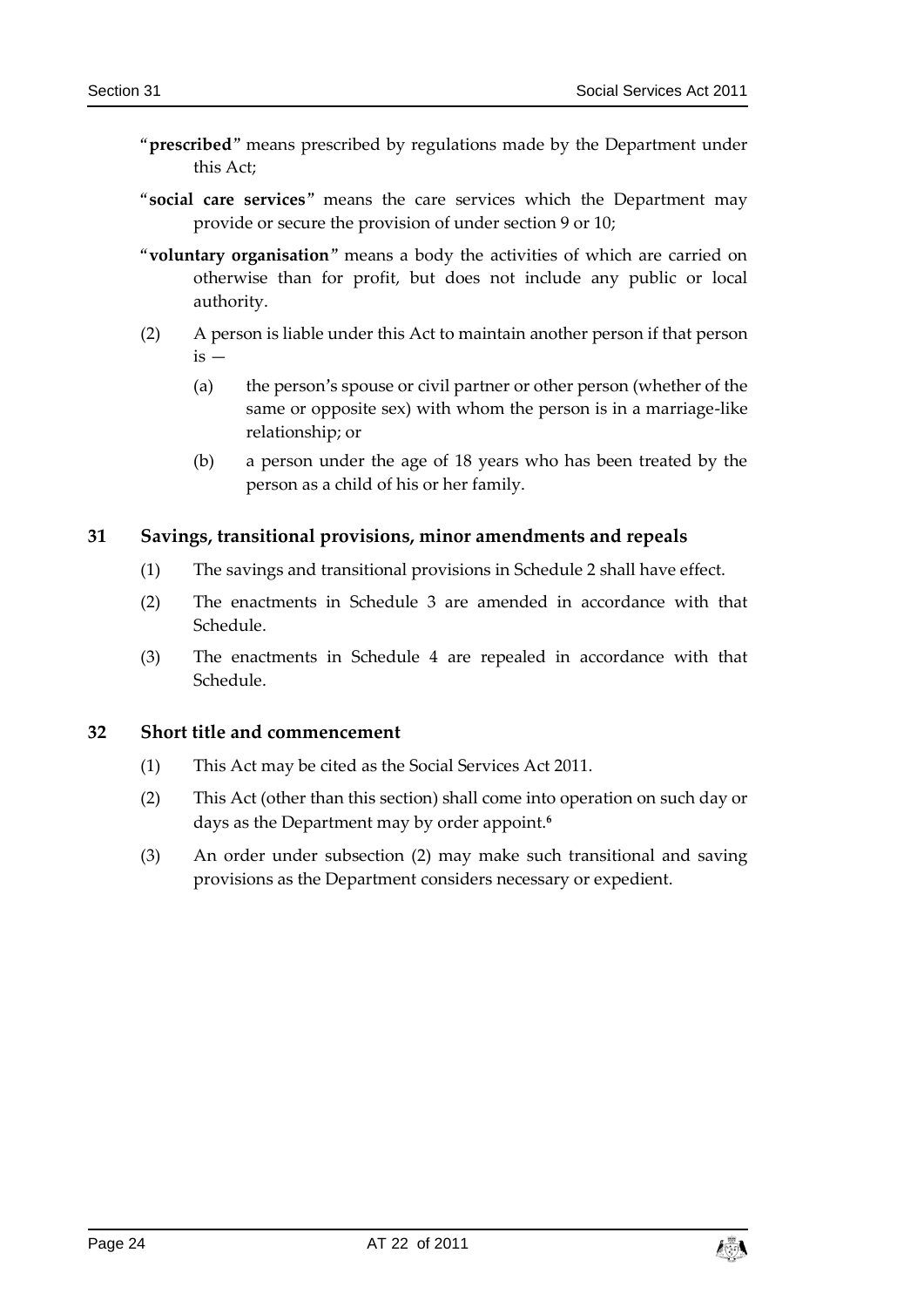#### **SCHEDULE 1**

[Section 23(2)]

#### **TRUSTS AND VOLUNTARY ORGANISATIONS**

<span id="page-24-1"></span><span id="page-24-0"></span>2001/14/Sch 1

# <span id="page-24-2"></span>**PART 1 - TRUSTS FOR PURPOSES RELATED TO SOCIAL CARE ETC AND SERVICES**

### **1 Interpretation**

In this Part "**social services trust**" means any trust of property held for purposes relating to social care services or carer support.

#### **2 Schemes**

- (1) The Department may make a scheme to do all or any of the following in relation to any social services trust —
	- (a) to appoint trustees of the trust;
	- (b) to amalgamate the trust with any other social services trust;
	- (c) where the purposes of the trust are restricted to specific care accommodation, or to particular purposes relating to specific care accommodation, to extend those purposes to any care accommodation in the Island or to any purposes relating to specific care accommodation, as the case may be;
	- (d) to make provision for the better administration of the trust;
	- (e) to vest any property of the trust in the Department or in any body of trustees;
	- (f) to authorise the disposal of any property of the trust, or of any interest in that property;
	- (g) to authorise any part of the income of the trust to be added to the capital thereof, or the capital of the trust or any part of it to be applied as income;
	- (h) subject to paragraph 3, to alter the purposes of the trust so as to allow the property of the trust or part of it to be applied *cy-près;*
	- (i) to modify, amend or repeal any enactment so far as it relates to the t rust.
- (2) A scheme under this paragraph may make such incidental, consequential, transitional and supplementary provisions as appear to the Department to be necessary or expedient for the purposes of the scheme.

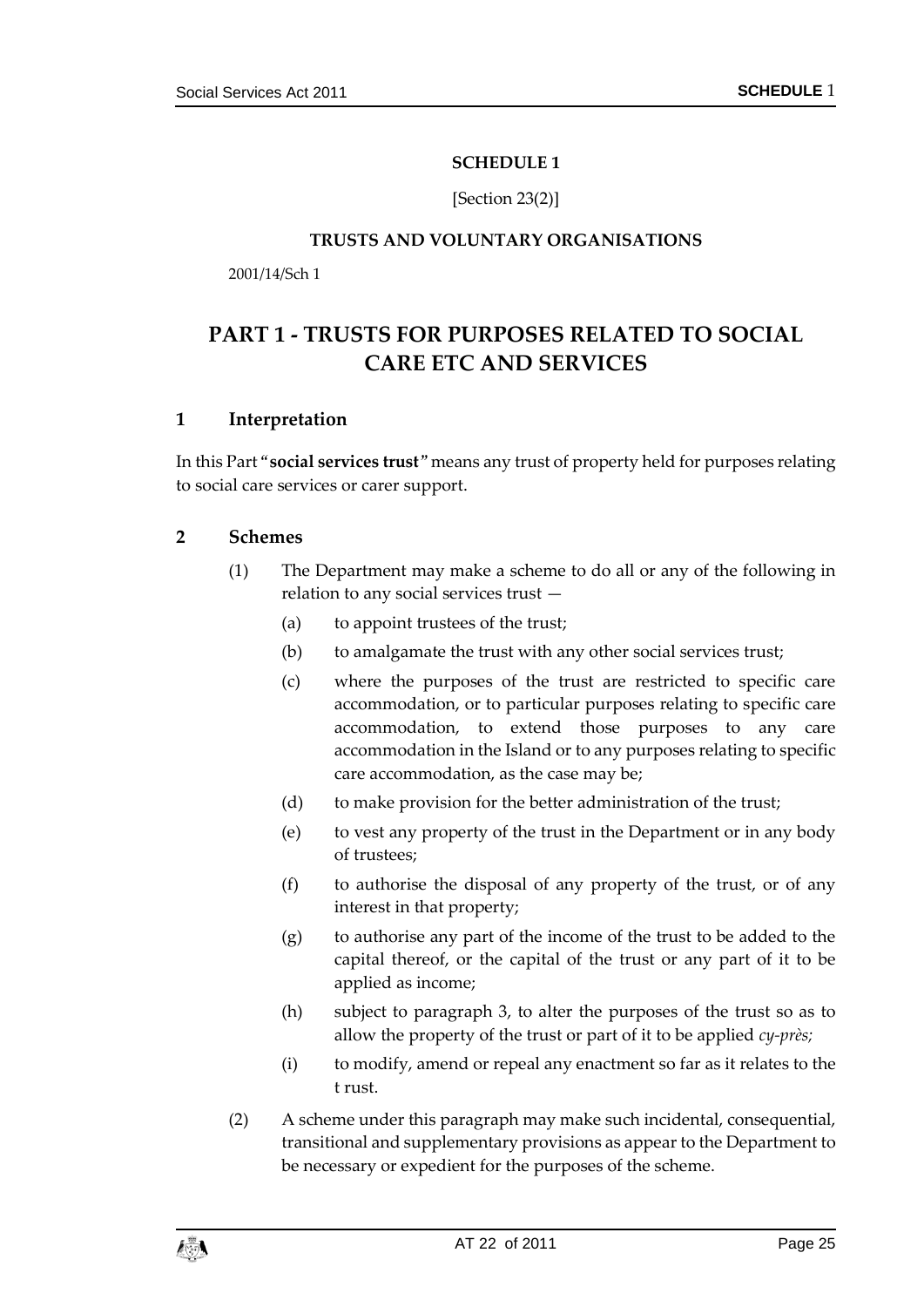# **3 Occasions for applying property** *cy-près*

- (1) The purposes for which property may be applied may not be altered under paragraph  $2(1)(h)$  unless it appears to the Department  $-$ 
	- (a) that the original purposes of the gift were that the property should be wholly applied for purposes relating to social care services and carer support; and
	- (b) sub-paragraph (2) applies.
- (2) This sub-paragraph applies where
	- (a) the original purposes, in whole or in part  $-$ 
		- (i) have been fulfilled, as far as may be, or
		- (ii) cannot be carried out, or not according to the directions given and to the spirit of the gift;
	- (b) the original purposes provide a use for part only of the property;
	- (c) the property and other property applicable for similar purposes can be more effectively used in conjunction, and to that end can suitably be made applicable to common purposes, having regard to the spirit of the gift;
	- (d) the original purposes were laid down by reference to an institution which then was but has since ceased to be used for the purposes of social services, or by reference to a class of persons or to an institution or area which has for any reason ceased to be suitable, having regard to the spirit of the gift, or to be practical in administering the trust; or
	- (e) the original purposes, in whole or in part, have since they were laid down —
		- (i) been adequately provided for by other means;
		- (ii) ceased for any reason to be in law charitable; or
		- (iii) ceased in any other way to provide a suitable and effective method of using the property, regard being had to the spirit of the gift.
- (3) In relation to property the application of which is regulated by a statutory provision (including a provision repealed by the *Charities Act 1986*), references in this paragraph to the original purposes of a gift are to the purposes for which the property is for the time being applicable.

### **4 Consents and approvals**

- (1) Before making a scheme under paragraph 2 the Department shall, if practicable, consult such persons as appear to it to be the trustees of any trust affected by the scheme.
- (2) A scheme under paragraph 2 shall not have effect —

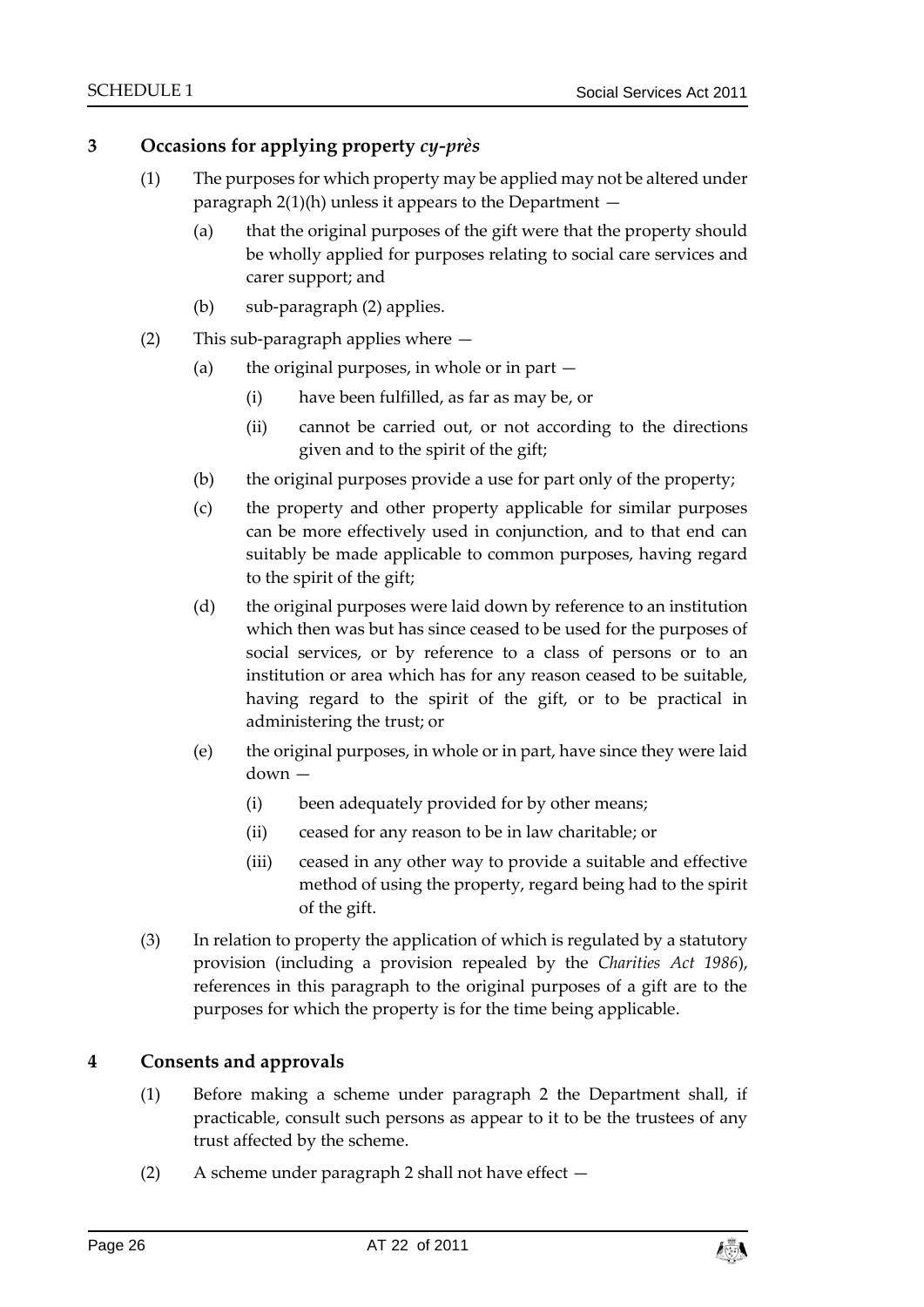- (a) in any case, unless it is approved by the High Court; and
- (b) where it makes any provision under paragraph 2(1)(i), unless it is approved by Tynwald.
- (3) In the case of a scheme which does not affect a trust other than one  $-$ 
	- (a) the endowment of which does not include any land; and
	- (b) the gross income of which in the last preceding accounting year was the prescribed amount or less,

the approval of the Attorney General shall be substituted for the approval of the High Court under sub-paragraph (2)(a).

(4) In this paragraph "the prescribed amount" means £5,000 or such larger amount as may for the time being be specified in section 2(1)(b) of the *Charities Act 1986* by virtue of an order under section 3(5) of that Act.

#### **5 Registration of schemes**

Every scheme under paragraph 2 shall be filed in the General Registry.

#### **6 Exclusion etc of certain trusts**

Regulations may provide that paragraphs 2 to 5 shall not apply to any social services trust specified in the regulations, or shall apply to such a trust subject to such modifications as the regulations may specify.

# <span id="page-26-0"></span>**PART 2 — VOLUNTARY ORGANISATIONS AND TRUSTS FOR PROVIDING ANCILLARY SERVICES**

### **7 Transfer of property to Department**

- (1) This paragraph applies to  $-$ 
	- (a) any voluntary organisation formed for the purpose of providing social care services to a person in need of social care services or to a person who is a carer in need of support in the provision of such services (in this Part referred to as "**social services**"); and
	- (b) any trust of property relating to any such organisation or to the provision of social services.
- (2) Despite anything contained in the constitution or rules of any such organisation, or in any trust deed or other instrument relating to any such trust, any property vested in the organisation, or held by any persons on trust for the organisation or social services, or for any specific purposes connected with the organisation or social services, may be transferred to the Department on such terms as may be agreed between the Department and the organisation or trustees, with a view to the property being used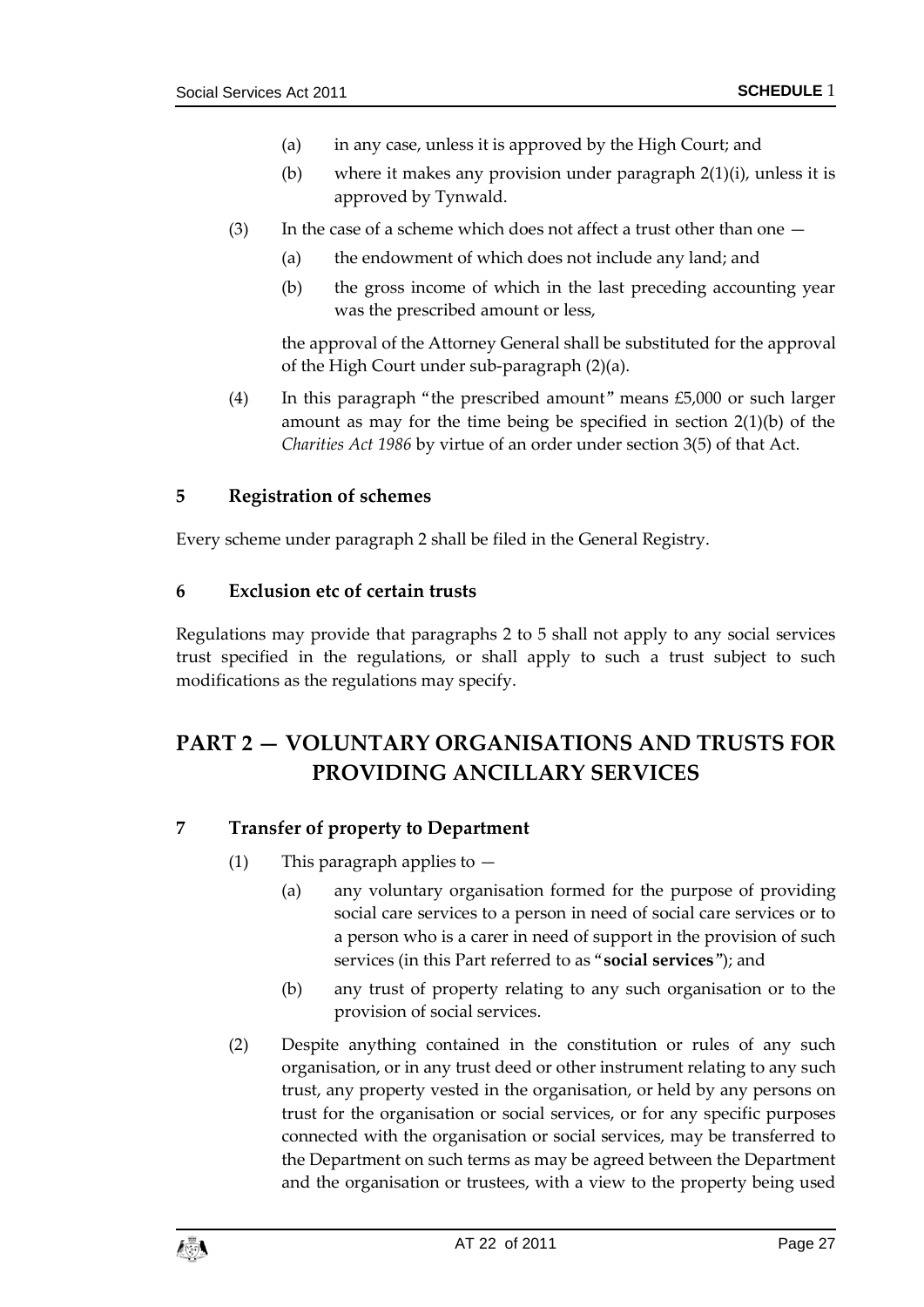or held by the Department for purposes similar to the purposes for which it was previously used or held.

#### **8 Schemes**

- (1) The Department may make a scheme to do all or any of the following in relation to organisations or trusts mentioned in paragraph  $7(1)$  -
	- (a) to appoint trustees of such trusts;
	- (b) to amalgamate or combine 2 or more of such organisations or trusts;
	- (c) to alter the district of any such organisation or trust;
	- (d) to extend or amend the objects of any such organisation or trust;
	- (e) generally to secure and maintain the efficient administration of the funds of any such organisation or trust.
- (2) A scheme under this paragraph in relation to a voluntary organisation, or to a trust of property relating to a voluntary organisation, shall not be made without the consent of every such organisation affected by it.
- (3) A scheme under this paragraph may make such incidental, consequential, transitional and supplementary provisions as appear to the Department to be necessary or expedient for the purposes of the scheme.
- (4) Paragraphs 4 and 5 apply to a scheme under this paragraph as they apply to a scheme under paragraph 2.

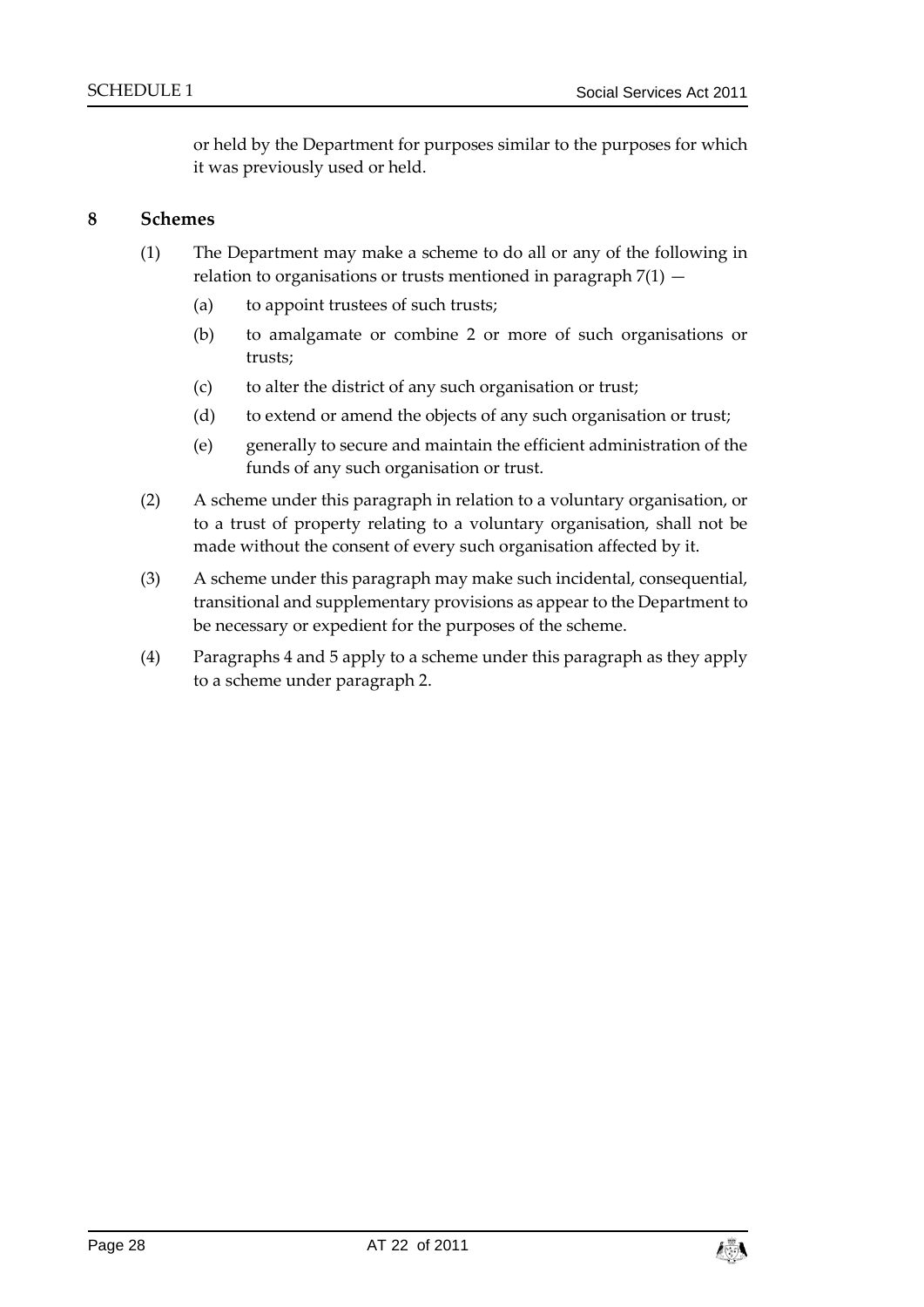#### **SCHEDULE 2**

#### [Section 31(1)]

#### **SAVINGS AND TRANSITIONAL PROVISIONS**

<span id="page-28-1"></span><span id="page-28-0"></span>1. If a person is ordinarily resident in the Island before section 6 comes into operation that section shall have effect in relation to that person as if for subsection (1)(b) there were substituted —

"(b) is ordinarily resident in the Island; or".

2. Arrangements that are made before section 10(1) comes into operation for the provision of care accommodation in an establishment approved by the Department for the purposes of this paragraph are deemed to have been made by virtue of section 10(1).

3. Section 27 of the 1951 Act (welfare arrangements) shall continue to apply to the provision of arrangements and services after section 1 comes into operation where such arrangements or services were made or provided before the commencement of this Act.

4. Nothing in this Act has effect so as to restrict or reduce the range of welfare services available to disabled persons under section 27 of the 1951 Act after the repeal of that provision.

5. (1) An Endowment Committee constituted in accordance with the Third Schedule to the 1951 Act shall be treated as continuing in existence despite the repeal of that Schedule —

- (a) until it has filed a statement under section 2 of the *Charities Registration Act 1989*; or
- (b) for the period of one year from the commencement of Schedule 4 of this Act,

whichever is the earlier.

—

- (2) If an Endowment Committee has not filed a statement as mentioned in sub-paragraph (1)(a) within the period mentioned in sub-paragraph (1)(b)
	- (a) it shall be treated as being dissolved; and
	- (b) its funds shall vest in the Department and shall be held on trust for purposes relating to social care services or carer support.
- (3) If an Endowment Committee has filed a statement as mentioned in subparagraph (1)(a) within the period mentioned in sub-paragraph (1)(b), the Third Schedule to the 1951 Act shall continue to have effect as an instrument establishing or regulating that Committee, and may be varied or revoked by the High Court in the exercise of any of its powers under the *Charities Act 1962* or of its inherent jurisdiction relating to charities.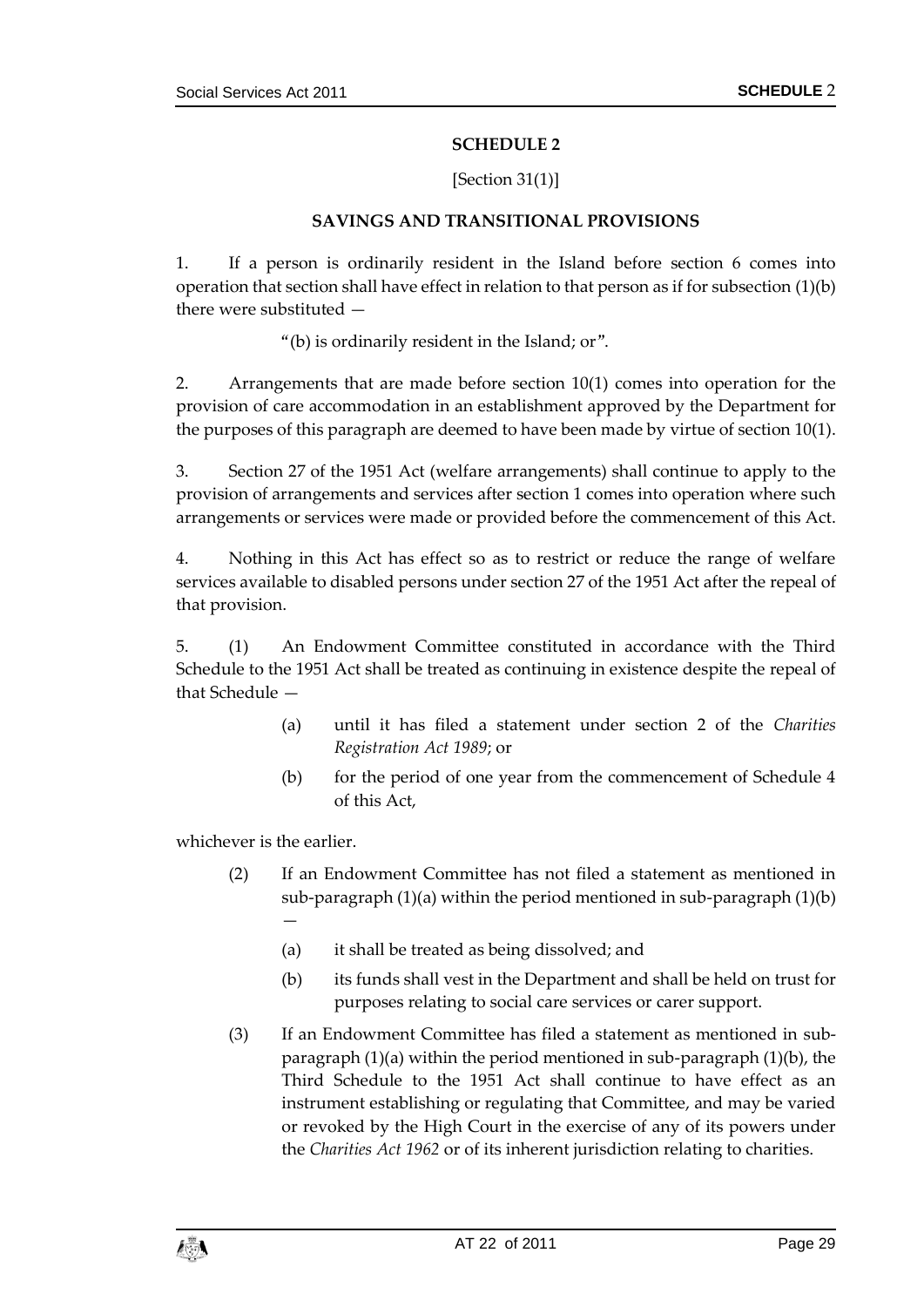(4) However, the Department may, at any time within the period mentioned in sub-paragraph (1)(b), make a scheme in relation to an Endowment Committee as if it were a social services trust within the meaning of Schedule 1.

6. In this Schedule "**the 1951 Act**" means the *National Assistance (Isle of Man) Act 1951*.

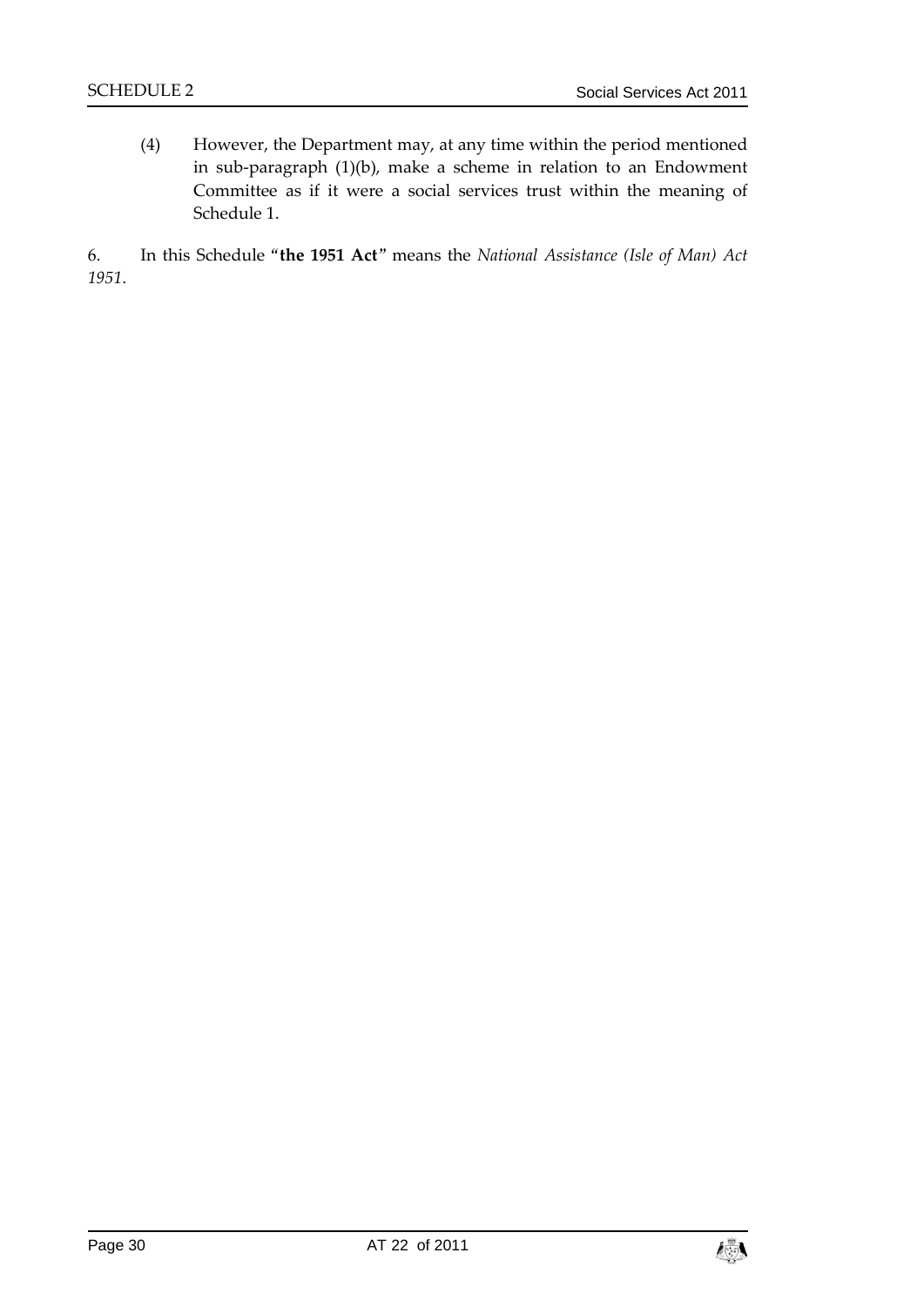#### **SCHEDULE 3**

#### [Section 31(2)]

#### **AMENDMENT OF ENACTMENTS**

#### *Children and Young Persons Act 1966*

<span id="page-30-1"></span><span id="page-30-0"></span>1. [Amended section 1(2)(a) of the *Children and Young Persons Act 1966*.]

#### *Income Tax Act 1970*

2. [Amended section 35A(3) of the *Income Tax Act 1970*.]

#### *Jury Act 1980*

3. [Amended Group G in Part 1 of Schedule 1 to the *Jury Act 1980*.]

### *Administration of Justice Act 1981*

4. [Substituted paragraph 1(b) of Schedule 4 to the *Administration of Justice Act 1981*.]

#### *Chronically Sick and Disabled Persons Act 1981*

- 5. (1) [Amended section 1 of the *Chronically Sick and Disabled Persons Act 1981*.]
	- (2) [Amended section 2 of the *Chronically Sick and Disabled Persons Act 1981*.]
	- (3) In section  $9 -$ 
		- (a) for subsection  $(2)(a)$  substitute  $-$ 
			- $\mathbf{G}$  (a) a chairman and deputy chairman, each a member of Tynwald appointed by the Appointments Commission, subject to the approval of Tynwald;  $\mathbf{E}$ ;
		- (b) after subsection (2) insert
			- $\text{12AA}$  (2AA) The Advisory Council shall not transact any business unless there is present throughout its proceedings a quorum of at least 3 persons, one of whom shall be the chairman or deputy chairman. $\boldsymbol{\mathsf{E}}$ .
	- (4) [Amended section 16 of the *Chronically Sick and Disabled Persons Act 1981*.]

#### *Ballacosnahan Homes Act 1987*

6. [Substituted section 3 of the *Ballacosnahan Homes Act 1987*.]

*Civil Service Act 1990<sup>7</sup>*

7. [Repealed]**<sup>8</sup>**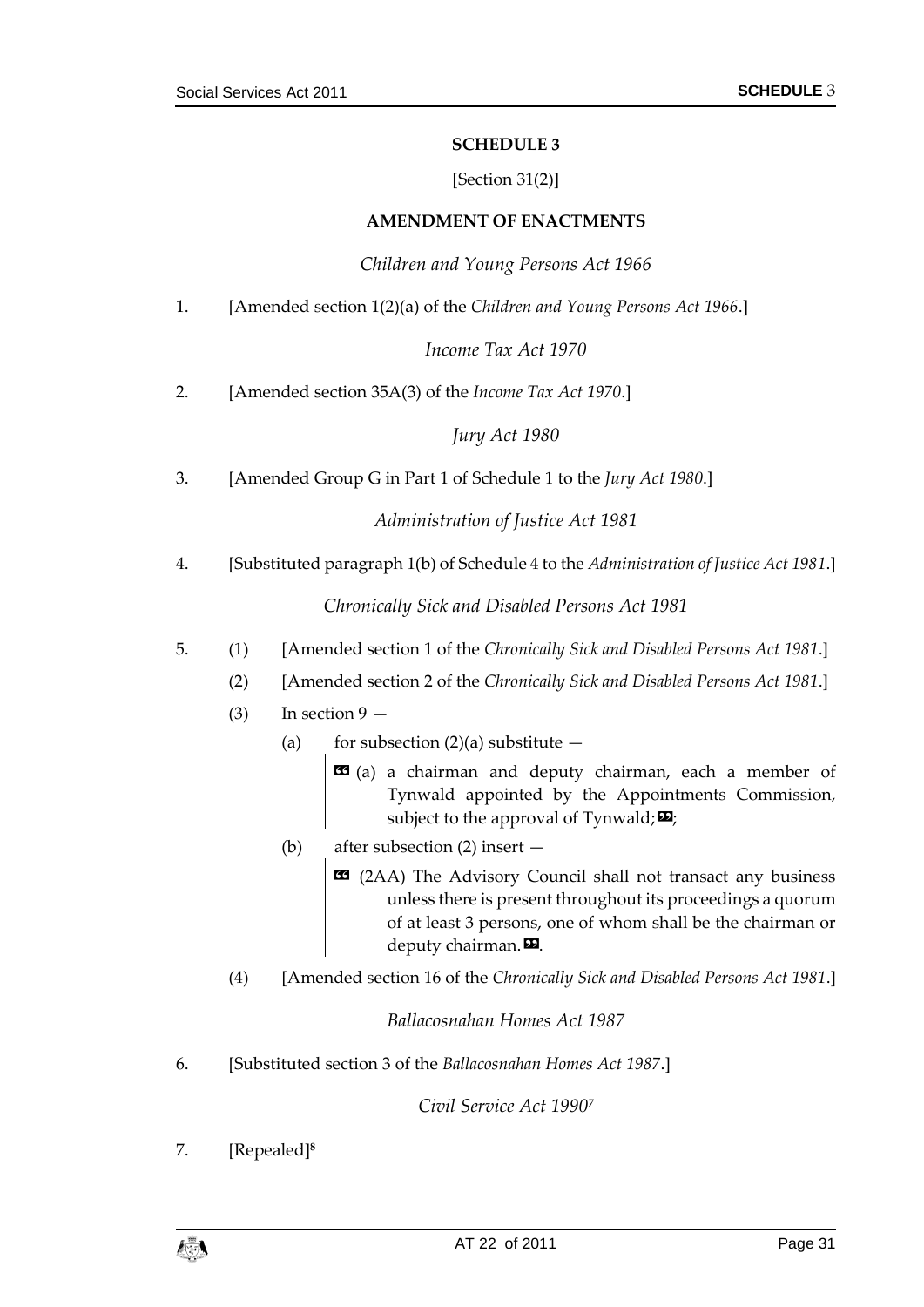### *Value Added Tax Act 1996*

8. [Amended section 33(3)(d) of the *Value Added Tax Act 1996*.]

*Mental Health Act 1998*

9. [Amended section 131(6) of the *Mental Health Act 1988*.]

*National Health Service Act 2001*

10. For section 38 substitute —

# **38 Complaints procedure**

Regulations shall provide for —

- (a) the Independent Review Body constituted under section 26 of the *Social Services Act 2011* to deal with complaints made by or on behalf of persons who are or have been provided with any services under Part 2 or Part 3; and
- (b) the steps to be taken by the Department for publicising how the complaint may be made to that Body.".

#### *Data Protection Act 2002*

- 11. (1) [Amended section 27 of the Data Protection Act 2002.]
	- (2) [Amended section 62(1) of the Data Protection Act 2002.]

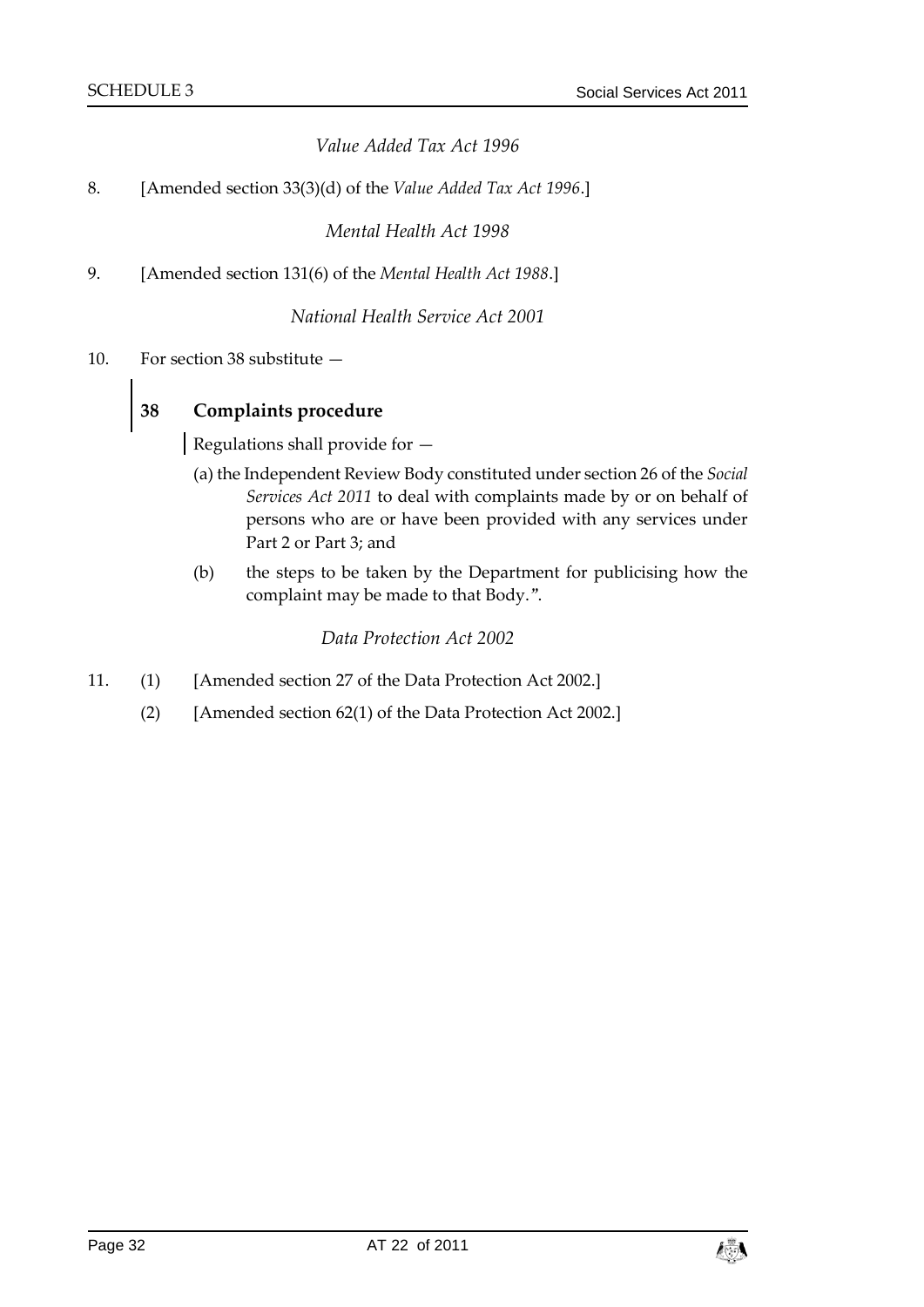#### **SCHEDULE 4**

# Section 31(3)

#### **ENACTMENTS REPEALED**

<span id="page-32-1"></span><span id="page-32-0"></span>

| <b>Short title</b>                                                       | <b>Extent of repeal</b>                                                                       |
|--------------------------------------------------------------------------|-----------------------------------------------------------------------------------------------|
| National Assistance (Isle of Man)<br>Act 1951                            | The whole Act.                                                                                |
| Isle of Man Board of Social<br>Security Act 1970                         | The whole Act.                                                                                |
| Supplementary Benefit and<br>National Assistance<br>(Amendment) Act 1975 | The whole Act.                                                                                |
| Governor's General Functions<br>(Transfer) Act 1980                      | In Schedule 1, paragraphs<br>183 to 186 and the cross-<br>heading.                            |
| <b>Statute Law Revision Act 1982</b>                                     | In Schedule 1, paragraph 17<br>and the cross-heading.                                         |
| <b>Statute Law Revision Act 1983</b>                                     | Section 3.                                                                                    |
| Fines Act 1986                                                           | In Schedule 2, paragraph 61<br>and the cross-heading.                                         |
| Health and Social Security Act 1986                                      | In Schedule 2, paragraphs 22<br>to 24 and the crossheading.                                   |
| <b>Statute Law Revision Act 1989</b>                                     | In Schedule 1, paragraph 11<br>and the cross-heading.                                         |
| Summary Jurisdiction Act 1989                                            | Section $48(1)(b)$ .                                                                          |
| Family Law Act 1991                                                      | In Schedule 5, paragraph 1<br>and the cross-heading.                                          |
|                                                                          | In Schedule 6, the entry<br>relating to the National<br>Assistance (Isle of Man)<br>Act 1951. |
| <b>Statute Law Revision Act 1992</b>                                     | Section 4.                                                                                    |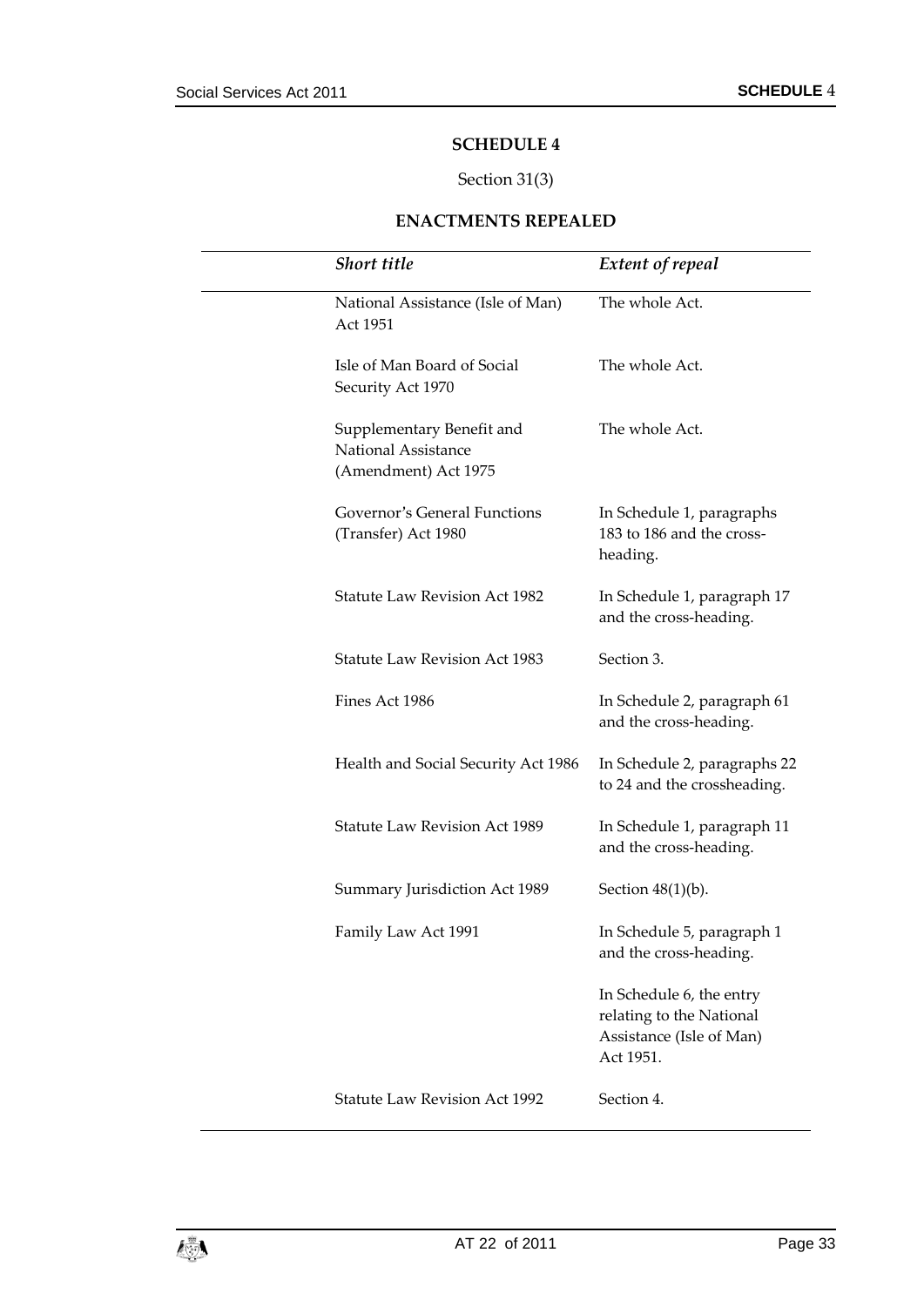| <b>Short title</b>                     | <b>Extent of repeal</b>                                                                       |
|----------------------------------------|-----------------------------------------------------------------------------------------------|
| <b>Statute Law Revision Act 1997</b>   | In Schedule 2, the entry<br>relating to the National<br>Assistance (Isle of Man)<br>Act 1951. |
| National Health Service Act 2001       | Section 24.                                                                                   |
|                                        | In Schedule 4, paragraph 3<br>and the cross-heading.                                          |
| Children and Young Persons<br>Act 2001 | In Schedule 12, paragraph 3<br>and the cross-heading.                                         |
| Matrimonial Proceedings Act 2003       | Section 132(4)(b).                                                                            |
| Audit Act 2006                         | In Schedule 1, paragraph 2<br>and the cross-heading.                                          |